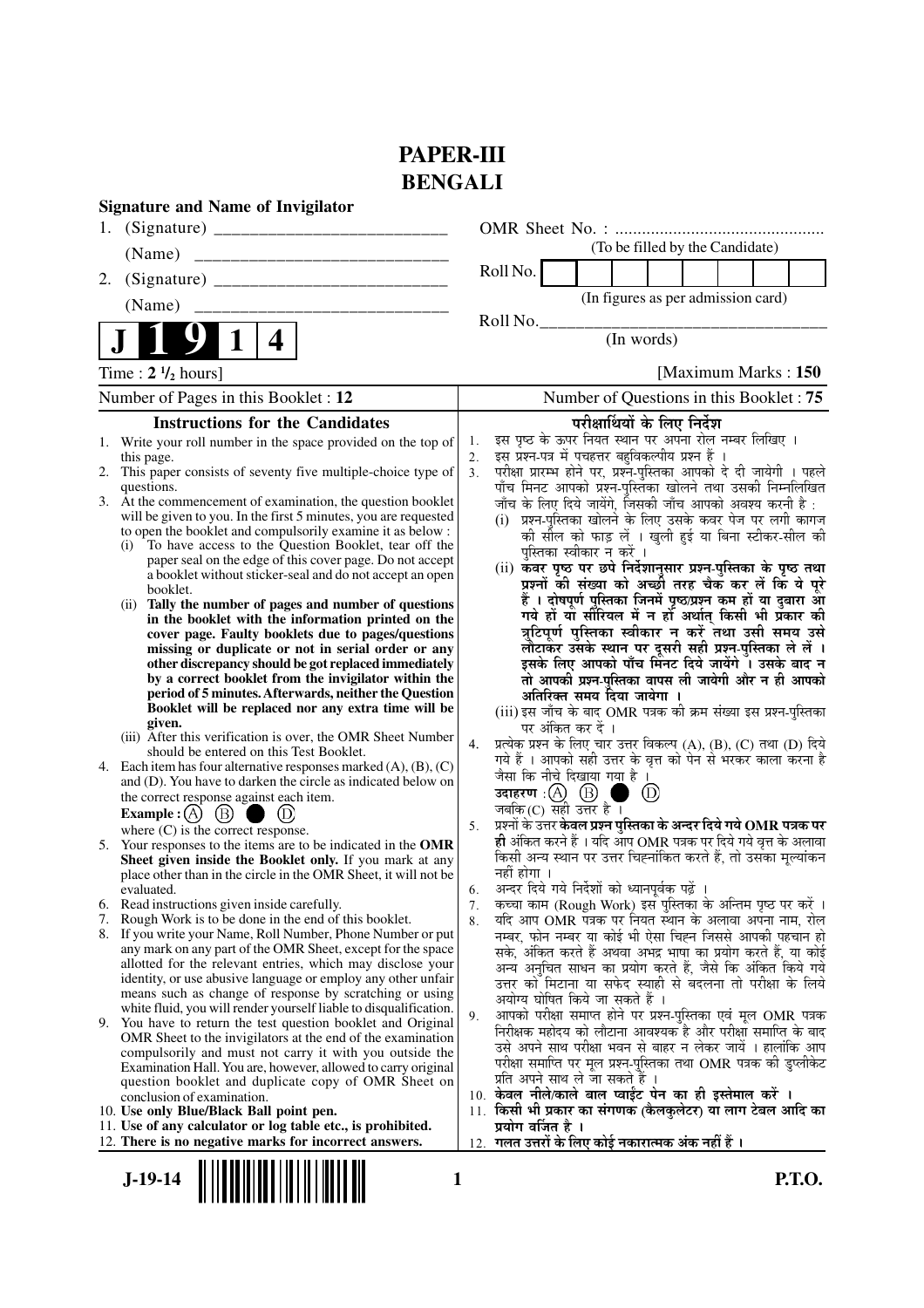### **BENGALI**

### বাংলা

## Paper - III

## প্রশ্নপত্র  $-III$

- Note: This paper contains seventy five (75) objective type questions of two (02) marks each. All questions are compulsory.
- নির্দেশ : এই প্রশ্নপত্রে পচাত্তর-টি (75) বিকল্প-সমন্বিত প্রশ্ন আছে । প্রতি প্রশ্নের মান দুই (2) । সব প্রশ্নের উত্তর দিতে হবে ।
- 'শত্ৰুশোণিতে সিক্ত করিয়া মাতাকে শস্যশালিনী  $1.$ করিব ।' – সত্যানন্দের এই উক্তি যে সংস্করণে আছে সেটি হল -
	- (A) বঙ্গদর্শনে আছে কিন্তু উপন্যাসের শেষ সংস্করণে নেই ।
	- (B) উপন্যাসের শেষ সংস্করণে আছে কিন্ত বঙ্গদর্শন পত্রিকার পাঠে নেই ।
	- (C) 'বঙ্গদর্শন' পত্রিকার 'পাঠ'এ এবং উপন্যাসের শেষ সংস্করণ উভয় ক্ষেত্রেই আছে ।
	- (D) 'বঙ্গদর্শন' পত্রিকার পাঠে আছে কিন্ত উপন্যাসের শেষ সংস্করণে আছে পরিবর্তিত পাঠ ।
- ১ম তালিকায় প্রদত্ত রচনা-শিরোনামের সঙ্গে ২য়  $2.$ তালিকায় প্রদত্ত রচনাকারের নামের সামঞ্জস্য বিধান করে সংকেত থেকে সঠিক উত্তর নির্দেশ করুন $:$

|         | ১ম তালিকা           |                 |                          | ২য় তালিকা             |
|---------|---------------------|-----------------|--------------------------|------------------------|
|         |                     | a.  রূপকথার রূপ | i.                       | সুকুমার সেন            |
|         | b. লোককথায়         |                 | ii.                      | শ্রীকুমার              |
|         |                     | বাংলা রূপকথা    |                          | বন্দ্যোপাধ্যায়        |
|         |                     | c. লোকসাহিত্যে  | iii.                     | হৃষীকেশ ভট্টাচাৰ্য     |
|         | রূপকথা              |                 |                          |                        |
|         | d. রূপকথা           |                 |                          | iv.   বিজিত কুমার দত্ত |
| সংকেত : |                     |                 |                          |                        |
|         | a                   | b               | $\mathbf c$              | d                      |
| (A)     | $\ddot{\mathbf{i}}$ | $\mathbf{i}$    | iv                       | iii                    |
| (B)     | iv                  | iii             | $\overline{\mathbf{ii}}$ | $\mathbf{i}$           |
| (C)     | iii                 | iv              | $\mathbf{i}$             | ii                     |
| (D)     | iii                 | $\mathbf{ii}$   | iv                       | i                      |

Paper-III

- ১নং এবং ২নং তালিকার সামঞ্জস্যের দিকে  $\overline{3}$ . লক্ষ রেখে সংকেত থেকে সঠিক উত্তর নিৰ্বাচন কৰুন :
	- ১নং তালিকা ২নং তালিকা a. ত্বমসি মম ভূষণং  $\mathbf{i}$ . সাকাৎক্ষ তৃমসি মম জীবনং পণ্ডরীকাক্ষ ত্বমসি মম ভবজলধি রত্বম্ ।
	- b. ললিতলবঙ্গলতা ii. মুগ্ধমাধব পরিশীলন কোমল মলয়সমীরে
	- c. পততি পতত্ৰে iii. সামোদদামোদর বিচলিত পত্রে শঙ্কিত ভবদুপমানম
	- d. হরিরিতি হরিরিতি iv. মিগ্ধ মধুসূদন জপতি সকামম

সংকেত :

|                             | a   | b                   | $\mathbf c$ | d                   |
|-----------------------------|-----|---------------------|-------------|---------------------|
| (A)                         | iii | iv                  | ii          | i                   |
| (B)                         | iv  |                     | iii         | $\ddot{\mathbf{i}}$ |
| $\left( \mathrm{C} \right)$ | ii  | iii                 | Î.          | iv                  |
| (D)                         | iii | $\ddot{\mathbf{i}}$ | Ť           | iv                  |

- প্রবোধচন্দ্র সেনের মতে, রবীন্দ্রনাথ কর্তৃক  $\overline{4}$ . চলতি বাংলা ছন্দ ব্যবহারের প্রথম নিদর্শন পাওয়া যায় যে রচনায় -
	- $(A)$  'বালীকিপ্ৰতিভা'-য়
	- (B) 'ভারতী' পত্রিকায় 'ম্যাকবেথ' নাটকের ডাকিনী অংশের বাংলা অনুবাদে
	- $(C)$  'কালমগয়া'-য়
	- (D) 'প্ৰভাতসংগীত'-এ

 $\overline{2}$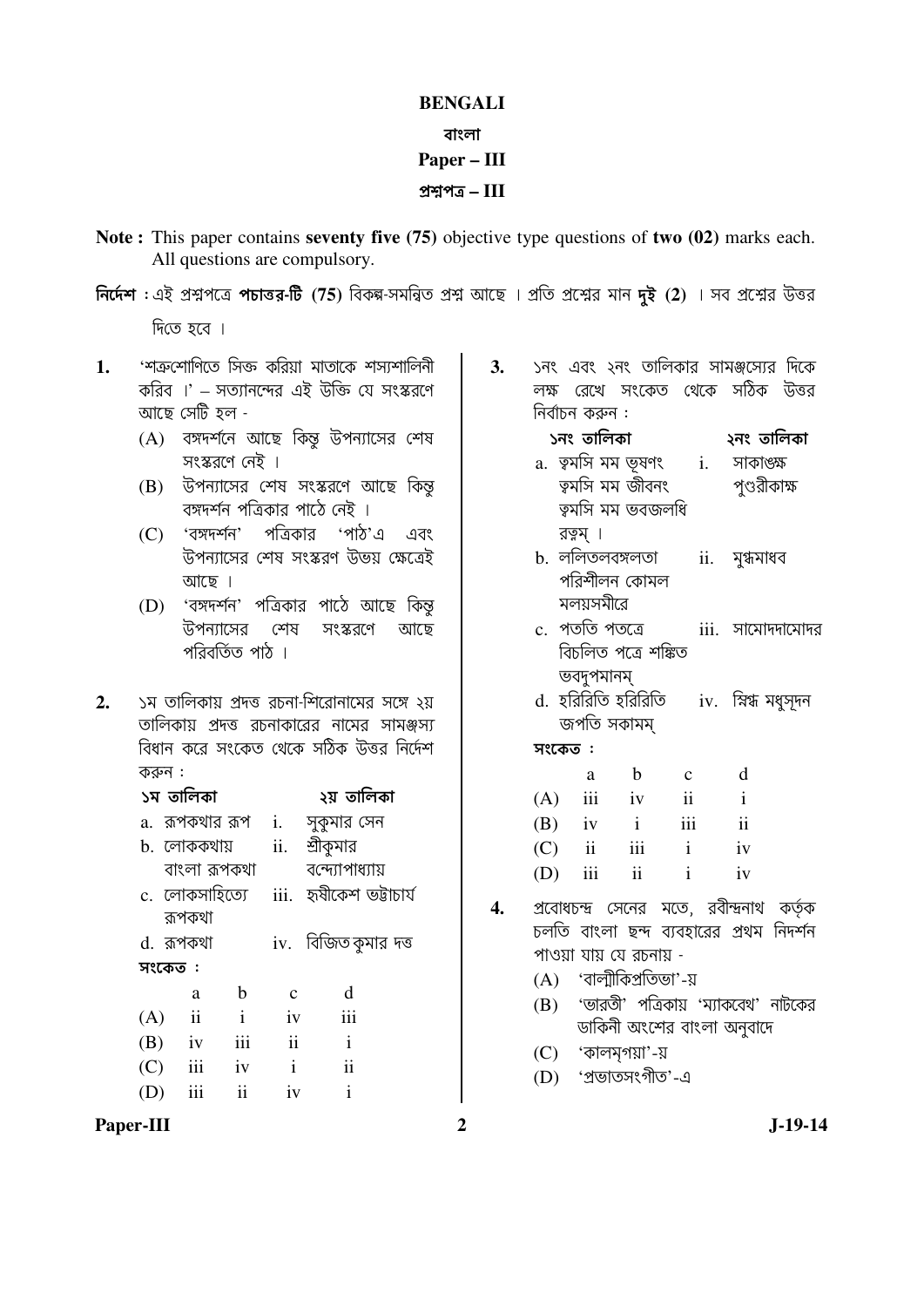- The Waste Land বাংলা সাহিত্যে  $5<sub>1</sub>$ 'আধনিকতার অন্য এক ধারণা' এনেছিল, থাকে বলা যায় 'বিপ্লব' – এই মত ব্যক্ত করেছিলেন,
	- $(A)$  সুধীন্দ্ৰনাথ দত্ত
	- (B) জগন্নাথ চক্ৰবৰ্তী
	- $(C)$  বৃদ্ধদেব বসূ
	- (D) বিষ্ণু দে
- চৈতন্যচরিতামত গ্রন্থে সন্নিবিষ্ট কৃষ্ণদাস 6. কবিরাজের স্বকত শ্লোকসংখ্যা
	- $(A)$   $\infty$  $(B)$   $\delta q$
	- $(C)$  ৬৯  $(D)$   $\sqrt{O}$
- 'ইছামতী' উপন্যাসের কয়েকটি চরিত্র এবং 7. তাদের সংলাপ পাশাপাশি দুই তালিকায় তার দিন দিন দিন কুঁ তালিকার মঞ্জ্যে সামঞ্জস্য বের করে সংকেত থেকে সঠিক উত্তর নির্দেশ করুন :

| ১ম তালিকা | ২য় তালিকা |
|-----------|------------|
|           |            |

- a. প্রজা জব্দ করা যাবে না । i. তিনকড়ি
- b. অপমানং পুরস্কৃত্য মানং ii. রাজারাম কৃত্বা চ পৃষ্টকে ।
- c. তবে মোর মনটাতে iii. প্ৰসন্ন চক্কত্তি আজ আপনি বড্ড কষ্ট দেলেন ।
- d. রাজার ছেলে না হয়ে iv. ভবানী গরীবের ঘরে জন্মালে বাঁড়য্যে শান্তি পেতেন ।

### সংকেত :

|     | a                   | b   | $\mathbf c$ | d   |
|-----|---------------------|-----|-------------|-----|
| (A) | iv                  | 11  | 111         | i   |
| (B) | $\overline{11}$     | Ť   | iv          | iii |
| (C) | $\ddot{\mathbf{i}}$ | iii | i           | iv  |
| (D) | Ť                   | iv  | 111         | ii  |

\_\_\_\_\_\_\_\_\_\_ সম বস্তু নাহি ত্রিভুবনে । 8. যাহা হৈতে হয় শুদ্ধ কৃষ্ণপ্ৰেম জ্ঞানে ।। - শন্যস্থানে যে শব্দটি বসবে :  $(\Lambda)$  atotant  $(D)$   $\overline{R}$ atsu

| ווי אווי ווא - (A) | $(D)$ $\triangleleft$ $\mathbb{N}$ $\mathbb{N}$ |
|--------------------|-------------------------------------------------|
| (C) প্ৰেমভাব       | (D) কৰ্ণামৃত                                    |

প্রদত্ত ১ম তালিকার সঙ্গে ২য় তালিকার  $9.$ সামঞ্জস্য-বিধান করে সংকেত থেকে শুদ্ধ উত্তরটি নির্দেশ করুন:

|              | ১ম তালিকা               |     |               | ২য় তালিকা |  |
|--------------|-------------------------|-----|---------------|------------|--|
| a. রণিত      |                         |     | i.            | শ          |  |
| b. উষ্ম      |                         |     | ii.           | র          |  |
| c. কম্পিত    |                         |     | iii.          | ল          |  |
| d. পার্শ্বিক |                         |     | iv.           | ম          |  |
| সংকেত :      |                         |     |               |            |  |
|              | a                       | b   | $\mathbf c$   | d          |  |
| (A)          | iv                      | i   | $\mathbf{ii}$ | iii        |  |
| (B)          | $\overline{\mathbf{u}}$ | iii | iv            | i          |  |
| (C)          | iii                     | ii  | Ť             | 1V         |  |
| (D)          |                         | 1V  | 111           | ij         |  |

- $10.$  'সন্ধ্যাসংগীত' কাব্যের পাঠান্তর সংবলিত সংস্করণটি প্রকাশিত হয় -
	- (A) ১৯৬৯ খিষ্টাব্দ (B) ১৯৬১ খিষ্টাব্দে
	- (C) ১৯৬৬ খ্রিষ্টাব্দ (D) ১৯৭০ খ্রিষ্টাব্দে
- 11. "পানের মধ্যে মধ্যে ছড়ানো আর পর পর গ্রথিত" - ছড়া সম্পর্কে এই মন্তব্যটি করেছেন:  $(A)$  অবনীন্দ্রনাথ ঠাকর
	-
	- (B) আশুতোষ ভট্টাচাৰ্য
	- (C) রবীন্দ্রনাথ ঠাকুর
	- (D) সুকুমার সেন
- $12.$ ১ম তালিকার সঙ্গে ২য় তালিকার সামঞ্জস্য-বিধান করে সংকেত অবলম্বনে সঠিক উত্তর নির্দেশ করুন :

| ১ম তাালকা         | ২য় তালিকা |
|-------------------|------------|
| মুরছি নিশ্বাস হরল | লালসা      |

- রাধা b. অতি বেয়াকুল করয়ে ii. মোহ
- খেদ iii. জড়িমা c. মন উচাটন নিশ্বাস সঘন কদম্ব কাননে

চায়

a.

d. শুনইতে কানহি iv. তানব আনহি শুনত

সংকেত :

|     | a             | b            | $\mathbf c$  | d   |
|-----|---------------|--------------|--------------|-----|
| (A) | $\mathbf{ii}$ | iv           | $\mathbf{i}$ | iii |
| (B) | iii           | $\mathbf{i}$ | iv           | ii  |
| (C) | iv            | iii          | $\mathbf{i}$ | ii  |
| (D) | iv            | 111          | ii           |     |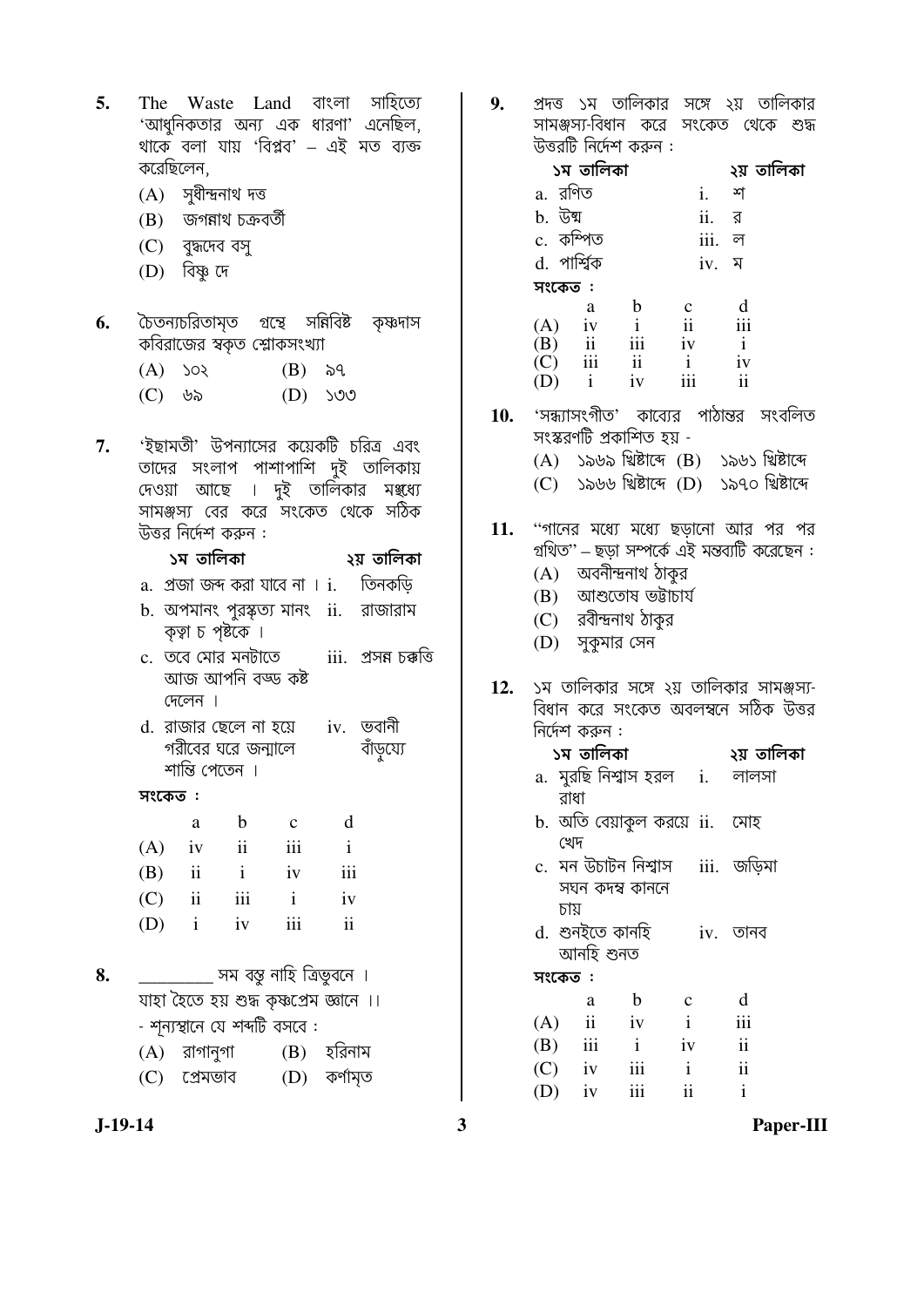| 13. | ধনদাচরণমিত্র ১৮৭৬ সালে শেক্সপীয়ারের যে<br>নাটক অবলম্বনে 'মদনমঞ্জরী' নাটকটি লেখেন,<br>The Winter's Tale<br>(A)<br>$(B)$ The Tempest<br>(C) Macbeth<br>(D) Cymbeline                                                                                                                                                                                                                                                                                                   | 19. | 'বঙ্গদর্শন' পত্রিকায় 'রও<br>পাঠটিতে আছে -<br>আমাদের বাড়ীতে<br>(A)<br>মধ্যে মধ্যে থাকিত<br>আমাদের বাড়ীতে<br>(B)<br>হইল ।                                                                                                                                                                                                    |
|-----|-----------------------------------------------------------------------------------------------------------------------------------------------------------------------------------------------------------------------------------------------------------------------------------------------------------------------------------------------------------------------------------------------------------------------------------------------------------------------|-----|-------------------------------------------------------------------------------------------------------------------------------------------------------------------------------------------------------------------------------------------------------------------------------------------------------------------------------|
| 14. | তখন কেবল । ভরিছে গগন নূতন মেঘে ।।<br>কদম কোরক । দুলিছে বাদল বাতাস লেগে ।।<br>উদ্ধতাংশে যে সংস্কৃত ছন্দের প্রয়োগ ঘটেছে,<br>তা হল :<br>$(B)$ শিখরিণী<br>(A) তোটক<br>(C) রুচিরা<br>(D) ভূজস্প্রয়াত                                                                                                                                                                                                                                                                     |     | আমাদের বাড়ীতে<br>(C)<br>উপস্থিত হইল ।<br>আমাদের বাড়ী<br>(D)<br>উপস্থিত হইল ।                                                                                                                                                                                                                                                |
| 15. | ''রবীন্দ্রনাথ পড়া থাকলে, আজকের দিনে<br>সত্যেন্দ্রনাথের আর প্রয়োজন হয় না ।" –<br>মন্তব্যটি করেছিলেন<br>(A) সুধীন্দ্ৰনাথ দত্ত (B) বিষ্ণু দে<br>(C) বুদ্ধদেব বসু (D) নীরদ সি. চৌধুরী                                                                                                                                                                                                                                                                                  | 20. | আশুতোষ ভট্টাচাৰ্য ক<br>গবেষণা পরিষদ, পশ্চি<br>Institute of Folk<br>প্রতিষ্ঠিত হয় :<br>$(A)$ ১৯৬০ সালে (I<br>$(C)$ ১৯৬৫ সালে $(I)$                                                                                                                                                                                            |
| 16. | 'বলেন বৈশম্পায়ন, শুন নৃপবর' – মহাভারতের<br>কাহিনি বৈশম্পায়ন যে 'নৃপবর'-কে বলেছেন,<br>তিনি হচ্ছেন :<br>(A) পরীক্ষিত<br>$(B)$ জন্মেজয়<br>(C) যুধিষ্ঠির<br>(D) দুষ্মন্ত-নন্দন ভরত                                                                                                                                                                                                                                                                                     |     | $21.$ ১ম তালিকার সঙ্গে ২য়<br>বিধান করে সংকেত অন<br>নির্দেশ করুন :<br>১ম তালিকা<br>a. গাত্রে কৃশতা                                                                                                                                                                                                                            |
|     | 17. 'যাঁহারা বড় কবি তাঁহারা নিজের কাব্যেই<br>নিজের তাজমহল তৈরি করিয়া যান' –<br>মন্তব্যটি রবীস্থনাথ যে-কবি সম্পর্কে করেছেন,<br>তিনি হলেন :<br>(A) বিদ্যাপতি     (B)  কৃত্তিবাস<br>(C) কাশীরাম দাস (D) মুকুন্দ চক্রবর্তী                                                                                                                                                                                                                                              |     | b. সৰ্বদা সৰ্বত্ৰ তন্মস্কতা<br>c. চেতনারাহিত্য<br>d. ভাববিকারসমূহের<br>অপ্ৰকাশনহেতু<br>গাম্ভীৰ্য<br>সংকেত:                                                                                                                                                                                                                    |
| 18. | 'বাঙালী জীবনে রমণী' গ্রন্থ অবলম্বনে কিছু<br>শুদ্ধ-অশুদ্ধ মন্তব্য দেওয়া হয়েছে । এবার প্রদত্ত<br>সংকেত থেকে সঠিক উত্তর নির্দেশ করুন :<br>নীরদচন্দ্র চৌধুরী 'গোরা' প্রথম পড়েন<br>a.<br>১৯১১ সনে, তাঁর তেরো বৎসর বয়সে ।<br>পরিণত বয়সে তিনি 'গোরা' প্রায় বার<br>b.<br>পঞ্চাশেক পড়েছেন ।<br>'গোরা' একটি প্রেমের গল্গ । ধর্মগত<br>$\mathbf{c}$ .<br>সংঘাত উহার কাঠামো মাত্র ।<br>যে শক্তি থাকলে ভালবাসাকে জীবনে আনা<br>d.<br>যায়, সেই শক্তি বাঙালির আছে ।<br>সংকেত : | 22. | $\mathbf b$<br>a -<br>$(A)$ ii<br>iii<br>-i<br>(B)<br>111<br>$\mathbf{1}$<br>$\mathbf{1}$<br>ii<br>(C)<br>iv<br>(D)<br>$\mathbf{i}$<br>$\mathbf{i}$<br>iv<br>পরিচয়, বৈশাখ, ১৩৪১<br>চক্রবর্তীর প্রবন্ধটির নাম,<br>এলিয়ট সম্পৰ্কে <i>এ</i><br>(A)<br>(B) দুটি ইংরেজী কবি<br>(C) ঐতিহ্য ও ব্যক্তিপ্ৰ<br>(D) এলিয়ট সম্পৰ্কে নি |
|     | d<br>$\mathbf b$<br>$\mathbf{c}$<br>a<br>শুদ্ধ<br>অশুদ্ধ শুদ্ধ<br>(A)<br>অশুদ্ধ<br>(B)<br>অশুদ্ধ<br>শুদ্ধ<br>অশুদ্ধ<br>শুদ্ধ                                                                                                                                                                                                                                                                                                                                          | 23. | সংকেত থেকে পর্বযতি                                                                                                                                                                                                                                                                                                            |
|     | (C)<br>অশুদ্ধ<br>শুদ্ধ<br>শুদ্ধ<br>অশুদ্ধ                                                                                                                                                                                                                                                                                                                                                                                                                             |     | করুন :<br>$(A)$ $\overline{b}$ $[X]$ $(I)$                                                                                                                                                                                                                                                                                    |
|     | শুদ্ধ<br>শুদ্ধ<br>(D)<br>অশুদ্ধ<br>অশুদ্ধ<br>Paper-III                                                                                                                                                                                                                                                                                                                                                                                                                |     | $(C)$ । ब्रिंदिन्मू मः [: ]                                                                                                                                                                                                                                                                                                   |

Paper-III

- $\frac{1}{2}$  10  $\frac{1}{2}$  $\overline{a}$  $\overline{ }$  $\sim$ জনী' উপন্যাসের যে
	- এক সন্ন্যাসী আসিয়া  $\bar{5}$  |
	- সেই সন্ন্যাসী উপস্থিত
	- এক সন্ন্যাসী আসিয়া
	- তে এক সন্ন্যাসী

চ্<mark>তৃ</mark>ক 'লোকসংস্কৃতি bर्भवत्र' (Research Culture, W.B.) B) ১৯৬৩ সালে D) ১৯৭০ সালে

তালিকার সামঞ্জস্য বলম্বনে সঠিক উত্তর

|           | ১ম তালিকা        |                   |                                      | ২য় তালিকা   |
|-----------|------------------|-------------------|--------------------------------------|--------------|
|           | a.  গাত্রে কৃশতা |                   |                                      | i. উন্মাদ    |
|           |                  |                   | b. সৰ্বদা সৰ্বত্ৰ তন্মস্কতা ii.  মোহ |              |
|           | c. চেতনারাহিত্য  |                   |                                      | iii. তানব    |
|           |                  | d. ভাববিকারসমূহের |                                      | iv. বৈয়গ্য  |
|           | অপ্রকাশনহেতু     |                   |                                      |              |
|           | গাম্ভীৰ্য        |                   |                                      |              |
| সংকেত ፡   |                  |                   |                                      |              |
|           | a                | b                 | $\mathbf{c}$                         | d            |
| $(A)$ ii  |                  | iii               | iv                                   | $\mathbf{i}$ |
| $(B)$ iii |                  | $\mathbf{i}$      | $\overline{\mathbf{ii}}$             | iv           |
| $(C)$ iv  |                  | $\mathbf{ii}$     | $\mathbf{i}$                         | iii          |

- iii  $\overline{\mathbf{i}}$
- এ প্রকাশিত অমিয়
	- একটি চিঠি
	- তা
	- াতিভা
	- কিছু উক্তি
- লোপের চিহ্ন নির্দেশ
	- B) ত্রিবিন্দু দণ্ড [ •়]<br>D) এক বিন্দু [ ]

 $J-19-14$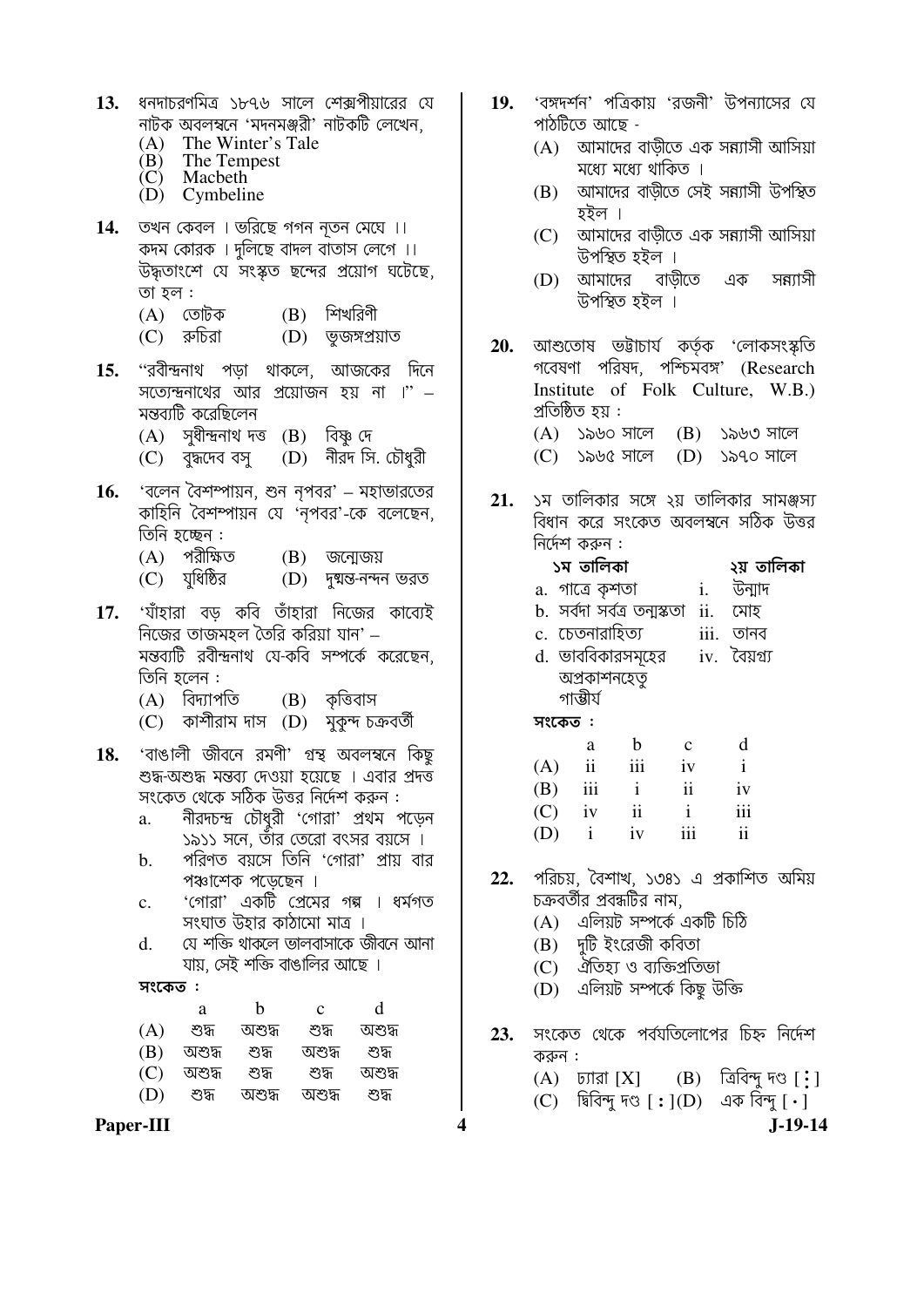| 24. |                                                                                       |                                        |    |                          | 'সংস্কতি শিল্প ইতিহাস' গুন্থের প্রবন্ধগুলোর                                    |  |  |  |
|-----|---------------------------------------------------------------------------------------|----------------------------------------|----|--------------------------|--------------------------------------------------------------------------------|--|--|--|
|     |                                                                                       | সঠিক ক্রম নির্দেশ করুন :               |    |                          |                                                                                |  |  |  |
|     | শিল্প-কলা; শিল্প ও ইতিহাস; শিক্ষা ও<br>(A)                                            |                                        |    |                          |                                                                                |  |  |  |
|     | সংস্কৃতি; সংস্কৃতি; ইতিহাস ও সংস্কৃতি;                                                |                                        |    |                          |                                                                                |  |  |  |
|     | সংস্কৃতি; ইতিহাস ও সংস্কৃতি; শিল্প-কলা;<br>(B)<br>শিল্প ও ইতিহাস; শিক্ষা ও সংস্কৃতি । |                                        |    |                          |                                                                                |  |  |  |
|     | (C)                                                                                   |                                        |    |                          | সংস্কৃতি; ইতিহাস ও সংস্কৃতি; শিক্ষা ও<br>সংস্কৃতি; শিল্প-কলা; শিল্প ও ইতিহাস । |  |  |  |
|     | (D)                                                                                   |                                        |    |                          | সংস্কৃতি; ইতিহাস ও সংস্কৃতি; শিল্প ও<br>ইতিহাস; শিল্প-কলা; শিক্ষা ও সংস্কৃতি । |  |  |  |
| 25. |                                                                                       | কমল কুলিশ মাঝে ভই ম মিঅলী ।            |    |                          |                                                                                |  |  |  |
|     |                                                                                       | সমতা-জোত্রঁ জলিঅ চণ্ডালী ।।            |    |                          |                                                                                |  |  |  |
|     |                                                                                       | - এই পদের রচয়িতা                      |    |                          |                                                                                |  |  |  |
|     | (A) ধাম                                                                               |                                        |    | $(B)$ কষ্কণ              |                                                                                |  |  |  |
|     |                                                                                       | (C) দারিক                              |    |                          | (D) আজদেব                                                                      |  |  |  |
| 26. |                                                                                       |                                        |    |                          | প্রথম তালিকার সঙ্গে দ্বিতীয় তালিকার                                           |  |  |  |
|     |                                                                                       |                                        |    |                          | সামঞ্জস্যবিধান করে সংকেত অবলম্বনে সঠিক                                         |  |  |  |
|     |                                                                                       | উত্তর নির্দেশ করুন :                   |    |                          |                                                                                |  |  |  |
|     |                                                                                       | প্ৰথম তালিকা                           |    |                          | দ্বিতীয় তালিকা                                                                |  |  |  |
|     |                                                                                       |                                        |    |                          | a.  কাআ তরুবর পঞ্চ-বি  i.    নৌ যাত্রা চর্যা                                   |  |  |  |
|     |                                                                                       | ডাল<br>b.  তিশরণ নাবী কিঅ              |    |                          | $ii.$ কায় চর্যা ও                                                             |  |  |  |
|     |                                                                                       | অঠকমারী                                |    |                          | যোগপীঠ চৰ্যা                                                                   |  |  |  |
|     |                                                                                       | c.  নিসিঅ অন্ধারী মুসার                |    |                          | iii. শবর-শবরী                                                                  |  |  |  |
|     |                                                                                       | চারা                                   |    |                          | চৰ্যা                                                                          |  |  |  |
|     |                                                                                       | d. উঁচা উঁচা পাবত তঁহি                 |    |                          | iv. মূষিক চৰ্যা                                                                |  |  |  |
|     |                                                                                       | বসই সবরী বালী                          |    |                          |                                                                                |  |  |  |
|     | সংকেত:                                                                                |                                        |    |                          |                                                                                |  |  |  |
|     |                                                                                       | a b                                    |    | $\mathbf{C}$             | $\mathbf d$                                                                    |  |  |  |
|     |                                                                                       | $(A)$ ii i                             |    | iv                       | iii                                                                            |  |  |  |
|     | (B)                                                                                   | $\mathbf{i}$                           | iv | $\overline{\textbf{ii}}$ | iii                                                                            |  |  |  |
|     |                                                                                       | $(C)$ iii i iv                         |    |                          | $\overline{\mathbf{u}}$                                                        |  |  |  |
|     |                                                                                       | $(D)$ ii iii i iv                      |    |                          |                                                                                |  |  |  |
|     |                                                                                       |                                        |    |                          | $27.$ 'কাশীবাসিনী' গব্বে কাশীবাসিনী পুলিশকে ঘুষ                                |  |  |  |
|     | দিয়েছিলেন -                                                                          |                                        |    |                          |                                                                                |  |  |  |
|     |                                                                                       |                                        |    |                          |                                                                                |  |  |  |
|     |                                                                                       |                                        |    |                          | (A) তিনশো টাকা (B) একশো টাকা<br>(C) দুশো টাকা  (D) পাঁচশো টাকা                 |  |  |  |
|     |                                                                                       |                                        |    |                          |                                                                                |  |  |  |
| 28. |                                                                                       |                                        |    |                          | ''এক্ষণে পুনর্মুদ্রাঙ্কন কালে এই গ্রন্থে এত                                    |  |  |  |
|     |                                                                                       |                                        |    |                          | পরিবর্তন করা গিয়াছে যে, ইহাকে নূতন গ্রন্থও                                    |  |  |  |
|     |                                                                                       |                                        |    |                          | বলা যাইতে পারে ।'' – যে গুন্থের ভূমিকায়                                       |  |  |  |
|     |                                                                                       | একথা বলা হয়েছে সেটি হল <mark>:</mark> |    |                          | (A) আনন্দমঠ (B) রাজর্ষি                                                        |  |  |  |
|     |                                                                                       | (C) রজনী                               |    |                          | (D) ইন্দিরা                                                                    |  |  |  |
|     |                                                                                       |                                        |    |                          |                                                                                |  |  |  |

 $29.$  ১ম তালিকায় প্রদত্ত গুন্থকারের নামের সঙ্গে ২য় তালিকায় প্রদত্ত গ্রন্থনামের সংগতি বিধান করে সংকেত থেকে সঠিক উত্তর নির্দেশ করুন $\cdot$ ১ম তালিকা ২য় তালিকা

|     |                         |                       |              | וירוירו אי                                |
|-----|-------------------------|-----------------------|--------------|-------------------------------------------|
|     | a. সি.ই. গোভার          |                       | i.           | দি ফোকটেল                                 |
|     | b. এস. টমসন             |                       |              | ii. ফোক-সঙ্স্                             |
|     |                         |                       |              | অব সাদার্ন                                |
|     |                         |                       |              | ইণ্ডিয়া                                  |
|     |                         | c. এন.এম. পেনজার      | iii.         | রেসিয়াল                                  |
|     |                         |                       |              | প্রোভার্বস                                |
|     |                         | d. এস.জি. চ্যাম্পিয়ন |              | $iv.$ দি ওসান অব                          |
|     |                         |                       |              | স্টোরি                                    |
|     | সংকেত :                 |                       |              |                                           |
|     | a                       | b                     | $\mathbf{c}$ | d                                         |
| (A) | $\ddot{\mathbf{i}}$     | $\mathbf{i}$          | iii          | iv                                        |
| (B) | $\overline{\mathbf{i}}$ | $\mathbf{i}$          | iv           | iii                                       |
|     | $(C)$ iv                | $\ddot{\mathbf{i}}$   | iii          | $\mathbf{i}$                              |
| (D) | iii                     | iv                    | $\mathbf{i}$ | ii                                        |
|     |                         |                       |              |                                           |
|     |                         |                       |              | উজ্জলনীলমণি গুন্থের সর্বমোট প্রকরণ সংখ্যা |

30. উজ্জ্বলনীলমণি গুন্থের সর্বমোট প্রকরণ সংখ্যা (A) SO (B) SR<br>(C) SQ (D) S&

''তাঁর 'ঐতিহ্য' ও 'ব্যক্তিক গুণপনা'  $31.$ আমাকে আমার বিকাশে সাহায্য করেছিল প্রচুর ।" – টি.এস. এলিয়ট সম্পর্কে এই মন্তব্যটি করেছেন :

(A) বুদ্ধদেব বসু (B) বিষ্ণু দে<br>(C) সুধীন্দ্ৰনাথ দত্ত (D) অমিয় চক্ৰবৰ্তী

- নীর্চের চরণগুলির মাত্রা-নির্দেশে শুদ্ধ ও অশুদ্ধ  $32.$ দুইই আছে । প্রদত্ত সংকেত থেকে শুদ্ধ উত্তর নির্দেশ করুন :
	- শরৎ তোমায় অরুণ আলোর অঞ্জলি  $a_{\cdot}$  $\psi + \psi + 8$
	- b. তরণী বেয়ে শেষে এসেছি ভাঙা ঘাটে  $- b + b$
	- c. দর হইতে ফুল্লরা বীরের পাল্য সাড়া  $b + b$
	- আছে তো মোর তৃষাকাতর আপন আঁখি  $d.$  $0 + 0 + 0$

### সংকেত $:$

5

|     | a      | h      | c      | d      |  |
|-----|--------|--------|--------|--------|--|
| (A) | শুদ্ধ  | অশুদ্ধ | শুদ্ধ  | অশুদ্ধ |  |
| (B) | অশুদ্ধ | শুদ্ধ  | অশুদ্ধ | শুদ্ধ  |  |
| (C) | অশুদ্ধ | অশুদ্ধ | শুদ্ধ  | অশুদ্ধ |  |
| (D) | শুদ    | শুদ্ধ  | অশুদ্ধ | শুদ্ধ  |  |
|     |        |        |        | ∼      |  |

 $J-19-14$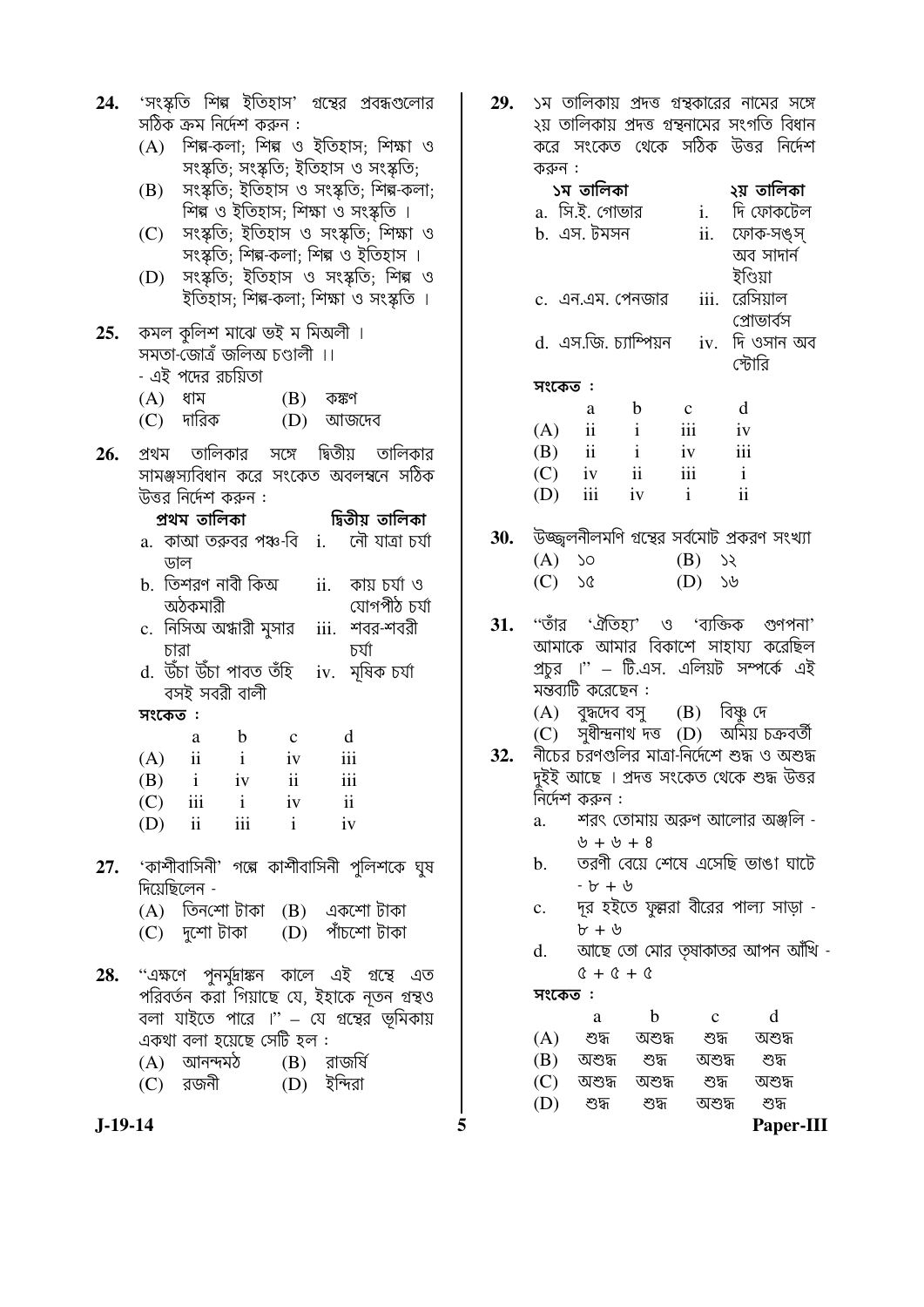| 33.        |        |                      |                                                                                                                                                                                                                                                               |                                                                                           |                                | ১ম তালিকার সঙ্গে ২য় তালিকার সামঞ্জস্য-      |
|------------|--------|----------------------|---------------------------------------------------------------------------------------------------------------------------------------------------------------------------------------------------------------------------------------------------------------|-------------------------------------------------------------------------------------------|--------------------------------|----------------------------------------------|
|            |        | নির্দেশ করুন :       |                                                                                                                                                                                                                                                               |                                                                                           |                                | বিধান করে সংকেত অবলম্বনে সঠিক উত্তর          |
|            |        |                      |                                                                                                                                                                                                                                                               |                                                                                           |                                |                                              |
|            |        | ১ম তালিকা            |                                                                                                                                                                                                                                                               | - ১৯ সালক।<br>a. 'সাম্যবাদী' কবিতা   i.   সিন্ধু হিল্লোল                                  |                                | ২য় তালিকা                                   |
|            |        |                      |                                                                                                                                                                                                                                                               |                                                                                           |                                |                                              |
|            |        |                      | b. 'বিজয়িনী' কবিতা                                                                                                                                                                                                                                           |                                                                                           | ii. সন্ধ্যা                    |                                              |
|            |        |                      | c. 'দারিদ্র্য' কবিতা                                                                                                                                                                                                                                          |                                                                                           | iii. ছায়ানট                   |                                              |
|            |        |                      |                                                                                                                                                                                                                                                               | d. 'জীবনবন্দনা' কবিতা iv.  সৰ্বহারা                                                       |                                |                                              |
|            | সংকেত: |                      |                                                                                                                                                                                                                                                               |                                                                                           |                                |                                              |
|            |        |                      | $\begin{array}{ccccccccc} & & & & & & \text{a} & \text{b} & \text{c} \\ (A) & \text{iii} & \text{ii} & \text{iv} \\ (B) & \text{i} & \text{iv} & \text{iii} \\ (C) & \text{iv} & \text{ii} & \text{i} \\ (D) & \text{iv} & \text{iii} & \text{i} \end{array}$ |                                                                                           | d                              |                                              |
|            |        |                      |                                                                                                                                                                                                                                                               |                                                                                           | $\mathbf{i}$                   |                                              |
|            |        |                      |                                                                                                                                                                                                                                                               |                                                                                           | $\rm ii$                       |                                              |
|            |        |                      |                                                                                                                                                                                                                                                               |                                                                                           | iii<br>$\overline{\mathbf{u}}$ |                                              |
|            |        |                      |                                                                                                                                                                                                                                                               |                                                                                           |                                |                                              |
| 34.        |        |                      |                                                                                                                                                                                                                                                               |                                                                                           |                                | ১ম তালিকার সঙ্গে ২য় তালিকার সামঞ্জস্য-      |
|            |        |                      |                                                                                                                                                                                                                                                               |                                                                                           |                                | বিধান করে প্রদত্ত সংকেত অবলম্বনে শুদ্ধ       |
|            |        | উত্তর নির্দেশ করুন : |                                                                                                                                                                                                                                                               |                                                                                           |                                |                                              |
|            |        | ১ম তালিকা            |                                                                                                                                                                                                                                                               |                                                                                           |                                | ২য় তালিকা                                   |
|            |        |                      | a.  যে দিকে পসারি                                                                                                                                                                                                                                             |                                                                                           | i. চণ্ডীদাস                    |                                              |
|            |        |                      | আঁখি দেখি শ্যামরায়                                                                                                                                                                                                                                           |                                                                                           |                                |                                              |
|            |        |                      | b.  একে কাল হৈল                                                                                                                                                                                                                                               |                                                                                           | ii. জ্ঞানদাস                   |                                              |
|            |        |                      | মোর নয়লি যৌবন                                                                                                                                                                                                                                                |                                                                                           |                                |                                              |
|            |        |                      |                                                                                                                                                                                                                                                               | c. নিতি নিতি যাও রাই iii. বিদ্যাপতি                                                       |                                |                                              |
|            |        | মথুরা নগরে           |                                                                                                                                                                                                                                                               |                                                                                           |                                |                                              |
|            | d.     |                      |                                                                                                                                                                                                                                                               | আজ পুনিমা তিথি iv. গোবিন্দদাস                                                             |                                |                                              |
|            |        |                      | জানি মোয়ে ঐ লিহু                                                                                                                                                                                                                                             |                                                                                           |                                |                                              |
|            | সংকেত: |                      |                                                                                                                                                                                                                                                               |                                                                                           |                                |                                              |
|            |        |                      |                                                                                                                                                                                                                                                               | $(A)$ i iii ii iv<br>$(A)$ i iii ii iv<br>$(A)$ i iii ii iv<br>ii i iiii                  |                                |                                              |
|            |        |                      |                                                                                                                                                                                                                                                               |                                                                                           |                                |                                              |
|            |        |                      |                                                                                                                                                                                                                                                               | $\begin{array}{ccc} (B) & iv & ii & i \\ (C) & iv & i & ii \end{array}$                   |                                |                                              |
|            |        |                      |                                                                                                                                                                                                                                                               | $\begin{array}{ccc} \n(C) & iv & i & ii & iii \\ \n(D) & ii & iv & iii & i \n\end{array}$ | $\overline{\mathbf{iii}}$      |                                              |
|            |        |                      |                                                                                                                                                                                                                                                               |                                                                                           |                                |                                              |
| 35.        |        |                      |                                                                                                                                                                                                                                                               |                                                                                           |                                | সম্পাদক বসন্তবঞ্জন রায় 'শ্রীকৃষ্ণকীর্তন'-কে |
|            |        |                      | অভিহিত করেছিলেন -                                                                                                                                                                                                                                             |                                                                                           |                                |                                              |
|            |        |                      |                                                                                                                                                                                                                                                               | (A) নাটগীতি শ্রেণির গীতিকাব্য                                                             |                                |                                              |
|            |        |                      |                                                                                                                                                                                                                                                               | (B) গীতিনাট্য শ্রেণির গীতিকাব্য                                                           |                                |                                              |
|            |        |                      |                                                                                                                                                                                                                                                               | (C) রাখালিয়া রীতির কাব্য                                                                 |                                |                                              |
|            |        |                      |                                                                                                                                                                                                                                                               | অলঙ্কারসিদ্ধ গীতিকাব্য                                                                    |                                |                                              |
|            | (D)    |                      |                                                                                                                                                                                                                                                               |                                                                                           |                                |                                              |
| <b>36.</b> |        | সত্যেন্দ্ৰনাথ        |                                                                                                                                                                                                                                                               |                                                                                           |                                | দত্তের 'কাব্যসঞ্চয়ন'-এর                     |
|            |        |                      |                                                                                                                                                                                                                                                               | কবিতাগুলি নির্বাচন করেছিলেন -                                                             |                                |                                              |
|            |        |                      |                                                                                                                                                                                                                                                               | (A)    কুমুদরঞ্জন মল্লিক ও কালিদাস রায়                                                   |                                |                                              |
|            |        |                      |                                                                                                                                                                                                                                                               | (B) যতীন্দ্রমোহন বাগচী ও কালিদাস রায়                                                     |                                |                                              |
|            |        |                      |                                                                                                                                                                                                                                                               | (C) প্রভাতকুমার মুখোপাধ্যায় ও                                                            |                                |                                              |
|            |        |                      | যতীন্দ্ৰমোহন বাগচী                                                                                                                                                                                                                                            |                                                                                           |                                |                                              |
|            |        |                      |                                                                                                                                                                                                                                                               |                                                                                           |                                |                                              |
|            |        |                      |                                                                                                                                                                                                                                                               |                                                                                           |                                | (D) চারুচন্দ্র বন্দ্যোপাধ্যায় ও সুরেশচন্দ্র |
|            |        | বন্দ্যোপাধ্যায়      |                                                                                                                                                                                                                                                               |                                                                                           |                                |                                              |

37. ১ম তালিকায় প্রদত্ত গানের প্রথম চরণের সঙ্গে ২য় তালিকার 'রক্তকরবী'র খসড়া পাণ্ডুলিপির সংখ্যার সামঞ্জস্য বিধানপূর্বক সংকেত থেকে<br>সঠিক উত্তর নির্দেশ করুন -

|     |                                                                                       | ১ম তালিকা           |                     |                                                                                                                        |                           | ২য় তালিকা                        |  |
|-----|---------------------------------------------------------------------------------------|---------------------|---------------------|------------------------------------------------------------------------------------------------------------------------|---------------------------|-----------------------------------|--|
|     |                                                                                       | প্ৰথম ধুয়ো         |                     | a.  আমার শেষ রাগিনীর                                                                                                   |                           | $i.$ $\rightarrow$ $\overline{1}$ |  |
|     |                                                                                       |                     |                     | b.  নৃতন পথের পথিক আসে                                                                                                 |                           | ii. ৮ নং                          |  |
|     |                                                                                       |                     |                     | c. আয়রে মোরা ফসল কাটি  iii.  ৭ নং                                                                                     |                           |                                   |  |
|     |                                                                                       |                     |                     | d. আমার মনের বাঁধন ঘুচে iv. ২ নং                                                                                       |                           |                                   |  |
|     | সংকেত :                                                                               |                     |                     |                                                                                                                        |                           |                                   |  |
|     |                                                                                       | a                   |                     | b c d                                                                                                                  |                           |                                   |  |
|     |                                                                                       |                     | $(A)$ iv ii         | $\mathbf{i}$                                                                                                           | $\overline{\mathbf{iii}}$ |                                   |  |
|     |                                                                                       |                     |                     | (B) iii iv i ii                                                                                                        |                           |                                   |  |
|     |                                                                                       |                     |                     | $(C)$ ii iii iv i                                                                                                      |                           |                                   |  |
|     |                                                                                       |                     |                     | $(D)$ iii i iv ii                                                                                                      |                           |                                   |  |
| 38. |                                                                                       |                     |                     | নীচের সংকেতগুলোর মধ্যে যেটি শুদ্ধ তা<br>নির্ণয় করতে হবে  ১ম তালিকার সঙ্গে ২য়<br>তালিকার সামঞ্জস্যের দিকে লক্ষ রেখে : |                           |                                   |  |
|     |                                                                                       | ১ম তালিকা           |                     |                                                                                                                        | ২য় তালিকা                |                                   |  |
|     |                                                                                       | ধর্মের কাহিনি'      |                     | a. 'চোরা নাহি শুনে       i.     রামপ্রসাদ সেন                                                                          |                           |                                   |  |
|     |                                                                                       |                     |                     | b. 'রাবণের দোষে যেন  ii.  কৃত্তিবাস                                                                                    |                           |                                   |  |
|     | সিন্ধুর বন্ধন'<br>c. 'খুঁড়িতে কেঁচুয়া       iii.  ভারতচন্দ্র<br>পাছে উঠে<br>কালসাপ' |                     |                     |                                                                                                                        |                           |                                   |  |
|     |                                                                                       |                     | পরকে দিস্ খোঁটা'    | d. 'আপ্তছিদ্ৰ না জানিস্ iv. কাশীরাম দাস                                                                                |                           |                                   |  |
|     | সংকেত :                                                                               |                     |                     |                                                                                                                        |                           |                                   |  |
|     |                                                                                       | a                   | $\mathbf b$         | $\mathbf C$                                                                                                            | d                         |                                   |  |
|     | (A)                                                                                   | $\ddot{\mathbf{i}}$ | iii                 | iv                                                                                                                     | $\mathbf{i}$              |                                   |  |
|     | (B)                                                                                   | iv                  | iii                 | $\mathbf{i}$                                                                                                           | ii                        |                                   |  |
|     | (C)                                                                                   | iii                 | $\ddot{\mathbf{i}}$ | iv                                                                                                                     | $\mathbf{i}$              |                                   |  |
|     | $(D)$ i                                                                               |                     | iv                  | iii                                                                                                                    | ii                        |                                   |  |

 $\boldsymbol{6}$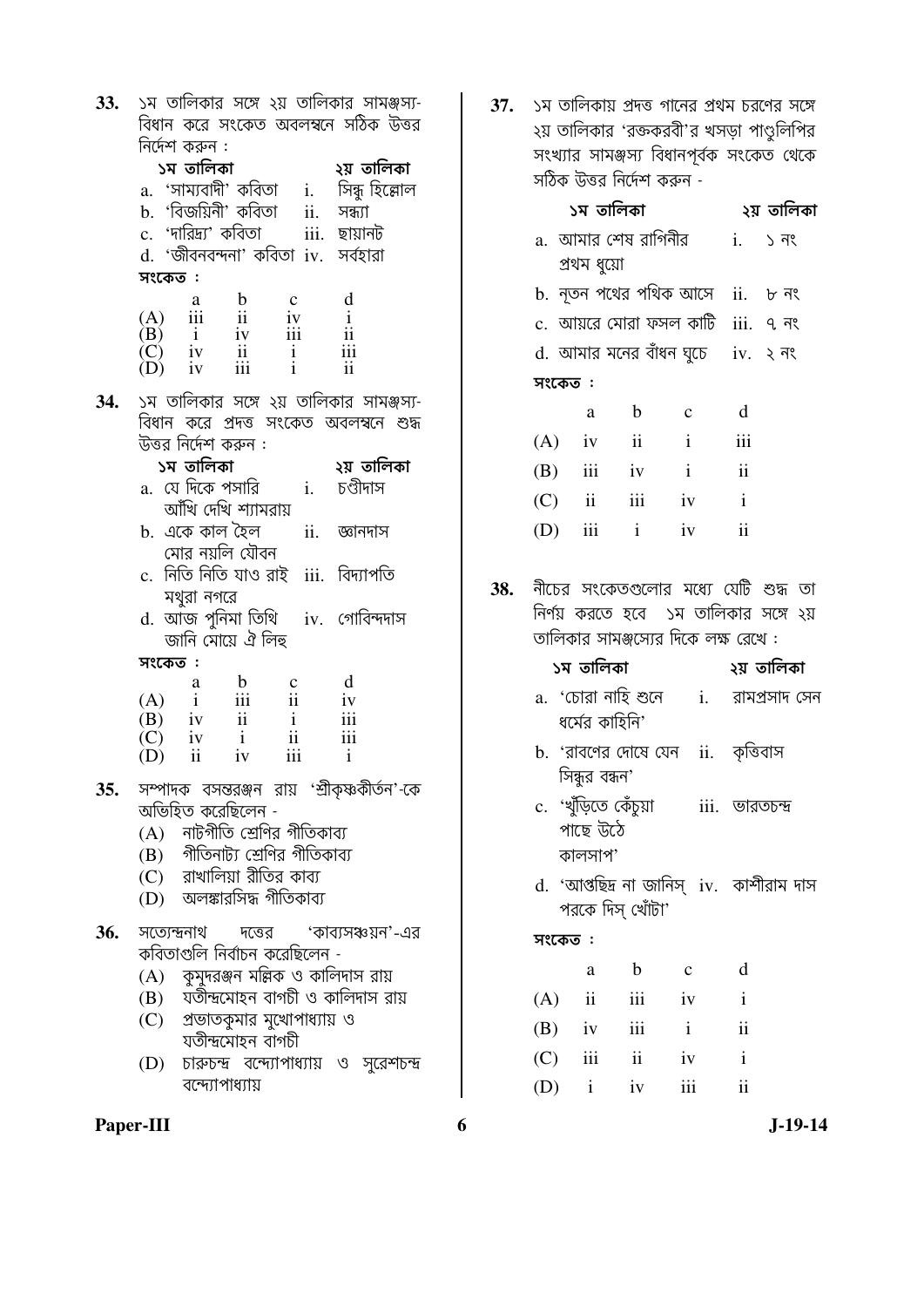| 39. | প্রথম তালিকায় প্রদত্ত 'কৃষ্ণচরিত্র' গুন্থের এক |  |  |  |
|-----|-------------------------------------------------|--|--|--|
|     | একটি খণ্ড অনুযায়ী প্রবন্ধ-নামের সঙ্গে দ্বিতীয় |  |  |  |
|     | তালিকায় প্রদত্ত সেই সব খণ্ড-নামের              |  |  |  |
|     | উপনামগুলি দেওয়া আছে । সংকেত থেকে               |  |  |  |
|     | সঠিক উত্তর নির্বাচন করুন :                      |  |  |  |

|         | প্ৰথম তালিকা              |              |                                           | দ্বিতীয় তালিকা                          |  |
|---------|---------------------------|--------------|-------------------------------------------|------------------------------------------|--|
|         | a. প্ৰথম খণ্ড/            |              |                                           | i. কৃষ্ণকথিত                             |  |
|         | উপক্ৰমণিকা                |              |                                           | ধৰ্মতত্ত্ব                               |  |
|         |                           |              |                                           | b. তৃতীয় খণ্ড / মথুরা- ii.  হরিবংশ      |  |
|         | দ্বারকা                   |              |                                           |                                          |  |
|         |                           |              | c. চতুৰ্থ খণ্ড / ইন্দ্ৰপ্ৰস্থ iii. শিক্ষা |                                          |  |
|         |                           |              |                                           | d. ষষ্ঠ খণ্ড / কুরুক্ষেত্র iv. শিশুপালবধ |  |
| সংকেত : |                           |              |                                           |                                          |  |
|         | a                         | b            | C                                         | d                                        |  |
| (A)     | $\overline{\mathbf{iii}}$ | ii           | iv                                        | $\mathbf{i}$                             |  |
|         | $(B)$ i                   | iii          | $\mathbf{ii}$                             | iv                                       |  |
|         | $(C)$ iv                  | $\mathbf{i}$ | $\overline{\mathbf{ii}}$                  | iii                                      |  |
| (D)     | iii                       | iv           | $\mathbf{i}$                              | $\mathbf{ii}$                            |  |
|         |                           |              |                                           |                                          |  |

 $40.$  নীচে ১ম তালিকায় শেক্সপীয়রের নাটকের নাম এবং ২য় তালিকায় বাংলায় অনূদিত গুন্থের নাম দেওয়া হয়েছে । উভয় তালিকার মধ্যে সামঞ্জস্য-বিধান করে সংকেত থেকে শুদ্ধ উত্তর নির্দেশ করুন :

|     |         | ১ম তালিকা     |                 |                  |     | ২য় তালিকা      |
|-----|---------|---------------|-----------------|------------------|-----|-----------------|
|     |         |               | a. The Winter's |                  | i.  | মদনমঞ্জরী       |
|     | Tale    |               |                 |                  |     |                 |
|     |         |               | b. The Tempest  |                  | ii. | ভীমসিংহ         |
|     |         | c. Hamlet     |                 |                  |     | iii. নলিনীকান্ত |
|     |         | d. Othello    |                 |                  |     | iv. অমরসিংহ     |
|     | সংকেত : |               |                 |                  |     |                 |
|     |         | a             | b               | C                |     | d               |
| (A) |         | $\mathbf{ii}$ | iv              | $\mathbf{i}$     |     | iii             |
| (B) |         | iv            | iii             | $\ddot{\rm{11}}$ |     | i               |
| (C) |         | $\mathbf{i}$  | iii             | iv               |     | ii              |
| (D) |         | iii           | ii              | i                |     | iv              |
|     |         |               |                 |                  |     |                 |

- 41. 'ছন্দের অর্থ' প্রবন্ধে রবীন্দ্রনাথ 'ছন্দঃকুসুম'<br>বলে যে বইটির উল্লেখ করেছেন তার লেখক হলেন -
	- $(A)$  ধূর্জটিপ্রসাদ মুখোপাধ্যায়
	- $(B)$  ভূবনমোহন রায়চৌধুরী
	- $(C)$  সত্যেন্দ্ৰনাথ দত্ত
	- (D) দিলীপকমার রায়

42. ১ম তালিকার সঙ্গে ২য় তালিকার সামঞ্জস্য বিধান করে সংকেত অবলম্বনে সঠিক উত্তর নিৰ্দেশ কৰুন :

|     | ১ম তালিকা                 |                            |               | ২য় তালিকা      |
|-----|---------------------------|----------------------------|---------------|-----------------|
|     |                           | a. 'পাডি' প্রকাশিত হয়  i. |               | 'প্ৰবাসী'- তে   |
|     | b. 'ঝডের খেয়া'           |                            |               | ii. 'মানসী' তে  |
|     | প্ৰকাশিত হয়              |                            |               |                 |
|     | c. 'অপমানিত'              |                            |               | iii. 'ভারতী' তে |
|     | প্ৰকাশিত হয়              |                            |               |                 |
|     | d. 'জীবনমরণ'              |                            |               | iv. সবুজপত্রে   |
|     | প্ৰকাশিত হয়              |                            |               |                 |
|     | সংকেত :                   |                            |               |                 |
|     | a                         | b                          | $\mathcal{C}$ | d               |
| (A) | ii                        | iii                        | iv            | $\mathbf{i}$    |
| (B) | $\overline{\mathbf{iii}}$ | $-iv$                      | $\mathbf{i}$  | $\mathbf{ii}$   |
|     | $(C)$ iv                  | $\mathbf{i}$               | ii            | iii             |
| (D) | ii                        | iv                         |               | $\mathbf{i}$    |
|     |                           |                            |               |                 |

43. ভারতচন্দ্রের জীবনী ও রচনাসংগ্রহ 'সংবাদ প্রভাকর' পত্রিকায় প্রকাশিত হয় -

- (A) ১২৬৪ সালের ১ বৈশাখ সংখ্যায়
- (B) ১২৬৪ সালের ১ চৈত্র সংখ্যায়
- (C) ১২৬২ সালের ১ জৈষ্ঠ সংখ্যায়
- (D) ১২৬২ সালের ১ আষাঢ় সংখ্যায়
- 44.  $\,$  'বলাকা' কাব্যগ্রন্থ অবলম্বনে ১ম তালিকার সঙ্গে ২য় তালিকার সামঞ্জস্য-বিধান করে সংকেত থেকে সঠিক উত্তর নির্দেশ করুন :

|          | ১ম তালিকা    |                                       |                 |                         | ২য় তালিকা |
|----------|--------------|---------------------------------------|-----------------|-------------------------|------------|
|          |              | a. যৌবন রে, তুই কি রবি i.             |                 |                         | ಄          |
|          |              | b. দুঃখেরে দেখেছি নিত্য     ii.    ২০ |                 |                         |            |
|          |              | c. জীবন হতে জীবনে      iii.           |                 |                         | 88         |
|          | মোর          |                                       |                 |                         |            |
|          |              | d. আনন্দগান উঠুক তবে iv. ৩৭           |                 |                         |            |
| সংকেত :  |              |                                       |                 |                         |            |
|          | a            | b                                     | $\mathbf{C}$    | d                       |            |
|          | $(A)$ iii iv |                                       | $\mathbf{i}$    | $\overline{\mathbf{u}}$ |            |
| $(B)$ ii |              | $\mathbf{i}$                          | iv              | iii                     |            |
| $(C)$ iv |              | iii                                   | $\ddot{\rm ii}$ | $\mathbf{i}$            |            |
| (D)      | iii          | $\mathbf{1}$                          | iv              | $\mathbf{ii}$           |            |

 $\overline{7}$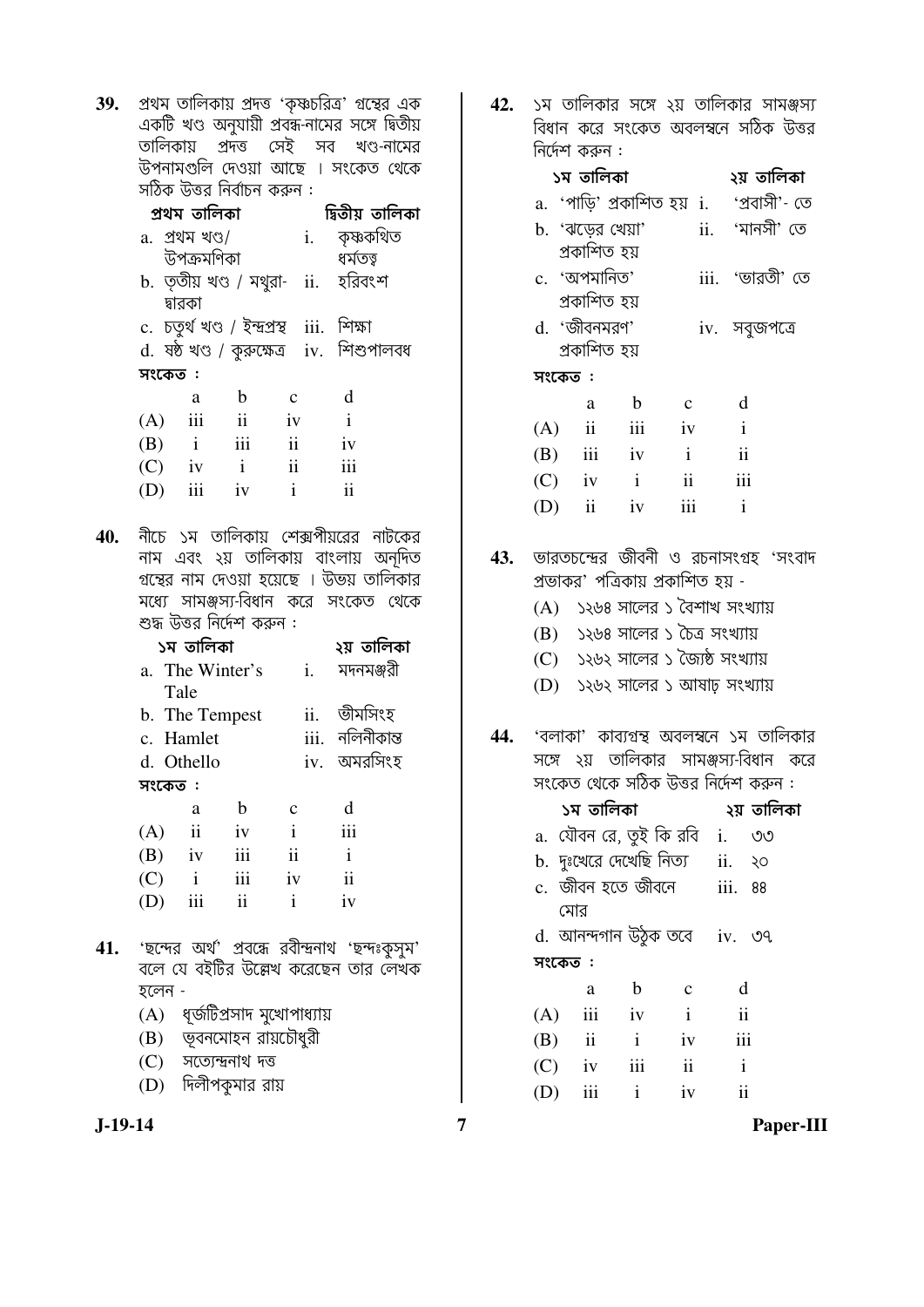|         |                |                     |                                        | <b>45. '</b> ইছামতী' উপন্যাসে গয়ামেম বড় সাহেবের             |  |
|---------|----------------|---------------------|----------------------------------------|---------------------------------------------------------------|--|
|         |                |                     |                                        | মৃত্যুর পর রামকানাই কবিরাজের কাছে এসে                         |  |
|         |                | রোজ যে কাব্য শুনতো, |                                        |                                                               |  |
|         |                | (A) চৈতন্যচরিতামৃত  |                                        |                                                               |  |
|         | $(B)$ রামায়ণ  |                     |                                        |                                                               |  |
|         | (C) মহাভারত    |                     |                                        |                                                               |  |
|         |                | (D) চৈতন্যভাগবত     |                                        |                                                               |  |
|         |                |                     |                                        |                                                               |  |
|         |                |                     |                                        | 46. প্রাপ্ত 'শ্রীকৃষ্ণকীর্তন' পুঁথিটির লিপিকর ছিলেন -         |  |
|         |                |                     |                                        |                                                               |  |
|         |                |                     |                                        | (A) একজন       (B)   দু'জন<br>(C)   তিনজন         (D)   চারজন |  |
|         |                |                     |                                        |                                                               |  |
|         |                |                     |                                        | <b>47.</b> নীচের সংকেতগুলোর মধ্যে যেটি শুদ্ধ তা               |  |
|         |                |                     |                                        | নির্ণয় করতে হবে ১ম তালিকার সঙ্গে ২য়                         |  |
|         |                |                     | তালিকার সামঞ্জস্যের লক্ষ রেখে :        |                                                               |  |
|         |                |                     |                                        |                                                               |  |
|         | ১ম তালিকা      |                     |                                        | ২য় তালিকা                                                    |  |
|         |                |                     |                                        | a. 'গলায় আঙুল দিয়া i.  মুকুন্দ চক্রবর্তী                    |  |
|         |                | কেন তোল কাশ'        |                                        |                                                               |  |
|         |                | b. 'সাপের বাসায়    |                                        | ii.    কাশীরাম দাস                                            |  |
|         |                | ভেকেরে নাচায়'      |                                        |                                                               |  |
|         |                |                     |                                        | c. 'কতক্ষণ জলের iii. ভারতচন্দ্র                               |  |
|         |                | তিলক রহে ভালে'      |                                        |                                                               |  |
|         |                |                     |                                        | d. 'লোচনে দংশিল   iv.  রামপ্রসাদ সেন                          |  |
|         |                | অহি কোন খানে দিব    |                                        |                                                               |  |
|         | তাগা-বন্ধ'     |                     |                                        |                                                               |  |
| সংকেত:  |                |                     |                                        |                                                               |  |
|         | a              | $\mathbf{b}$        | $\mathbf{c}$                           | $\mathbf d$                                                   |  |
|         |                |                     | $(A)$ i ii iii iv                      |                                                               |  |
|         |                |                     | $(B)$ ii i iv iii                      |                                                               |  |
|         |                |                     | $(C)$ iii iv i ii                      |                                                               |  |
|         |                |                     | (D) iv iii ii i                        |                                                               |  |
|         |                |                     |                                        |                                                               |  |
|         |                |                     |                                        | <b>48.</b> নীচে একটি মন্তব্য ও তার পক্ষে যুক্তি প্রদর্শন      |  |
|         |                |                     |                                        | করা হয়েছে, সংকেত থেকে সঠিক উত্তরটি                           |  |
|         | চিহ্নিত করুন : |                     |                                        |                                                               |  |
|         |                |                     |                                        | <b>মন্তব্য : ''</b> যাঁহারা বিদ্যাবুদ্ধিবলে পরিশ্রমের         |  |
|         |                |                     |                                        | সহিত সমাজের শিক্ষায় নিযুক্ত,                                 |  |
|         |                |                     |                                        | তাঁহারাই সমাজের প্রকৃত নেতা,                                  |  |
|         |                |                     | তাঁহারাই যথার্থ রাজা ।"                |                                                               |  |
|         |                |                     |                                        |                                                               |  |
|         |                |                     |                                        | <b>যুক্তি</b> : কেননা, 'ইহারা রাজাদিগেরও গুরু' ।              |  |
| সংকেত : |                |                     |                                        |                                                               |  |
|         |                |                     | (A) মন্তব্য শুদ্ধ কিন্তু যুক্তি অশুদ্ধ |                                                               |  |
|         |                |                     | (B) মন্তব্য ও যুক্তি দুই-ই অশুদ্ধ      |                                                               |  |
|         |                |                     | (C) মন্তব্য অশুদ্ধ, যুক্তি শুদ্ধ       |                                                               |  |
|         |                |                     | (D) মন্তব্য ও যুক্তি দুই-ই শুদ্ধ       |                                                               |  |
|         |                |                     |                                        |                                                               |  |

Paper-III

|         |                |                          | 49.  প্রথম তালিকায় প্রদত্ত ম'লিয়রের নাটকের                                         |                          |               |
|---------|----------------|--------------------------|--------------------------------------------------------------------------------------|--------------------------|---------------|
|         |                |                          | নামের সঙ্গে দ্বিতীয় তালিকায় প্রদত্ত অনূদিত                                         |                          |               |
|         |                |                          | বাংলা নাটকের নামের সামঞ্জস্যবিধান করে                                                |                          |               |
|         |                |                          | সংকেত থেকে সঠিক উত্তরটি নির্দেশ করুন ।                                               |                          |               |
|         | প্ৰথম তালিকা   |                          | দ্বিতীয় তালিকা                                                                      |                          |               |
| a. Do   |                |                          |                                                                                      | i.     মুখের মত          |               |
|         |                | b. Georges Dandin        |                                                                                      |                          | ii. ওলোট পালট |
|         | c. Le Marriage |                          |                                                                                      | iii. কৃপনের ধন           |               |
|         | Force          |                          |                                                                                      |                          |               |
|         | d. L'Avare     |                          |                                                                                      | iv. নিরুপায়ে            |               |
|         |                |                          |                                                                                      |                          | চিকিৎসক       |
| সংকেত : |                |                          |                                                                                      |                          |               |
|         | <sub>a</sub>   | $\mathbf{b}$             | $\mathbf{c}$                                                                         | $\mathbf d$              |               |
| $(A)$ i |                |                          | iv iii                                                                               | $\overline{\mathbf{ii}}$ |               |
|         |                |                          | $(B)$ ii iii iv                                                                      | $\mathbf{i}$             |               |
|         |                |                          | $(C)$ iv i ii iii                                                                    |                          |               |
|         | $(D)$ iii      | $\overline{\mathbf{ii}}$ | $\mathbf{i}$                                                                         | iv                       |               |
|         |                |                          |                                                                                      |                          |               |
|         |                |                          | 50. নীচে একটি মন্তব্য এবং মন্তব্যের সমর্থনে                                          |                          |               |
|         |                |                          | যুক্তি প্রদর্শন করা হয়েছে । প্রদত্ত সংকেত                                           |                          |               |
|         |                |                          | থেকে শুদ্ধ উত্তরটি নির্দেশ করুন :                                                    |                          |               |
|         |                |                          | মন্তব্য : 'আছে তো মোর তৃষাকাতর আপন                                                   |                          |               |
|         |                |                          | আঁখি' (৫+৫+৫)- চরণটি কলাবৃত্ত বা                                                     |                          |               |
|         |                |                          | ধ্বনিপ্রধান ছন্দে রচিত ।                                                             |                          |               |
| যুক্তি  |                |                          | <mark>:</mark> কেননা, কলাবৃত্ত রীতির ছন্দের                                          |                          |               |
|         |                |                          | ধ্বনিপরিমাণ নির্রূপিত হয় কলা-                                                       |                          |               |
|         |                | সংখ্যার হিসেবেই ।        |                                                                                      |                          |               |
| সংকেত:  |                |                          |                                                                                      |                          |               |
|         |                |                          | (A) মন্তব্য ও যুক্তি দুই-ই শুদ্ধ                                                     |                          |               |
|         |                |                          | (B)    মন্তব্য ও যুক্তি দুই-ই অশুদ্ধ<br>(C)    মন্তব্যটি শুদ্ধ, কিন্তু যুক্তি অশুদ্ধ |                          |               |
|         |                |                          |                                                                                      |                          |               |
|         |                |                          | (D) মন্তব্য অশুদ্ধ কিন্তু যুক্তি শুদ্ধ                                               |                          |               |
|         |                |                          |                                                                                      |                          |               |
|         |                |                          | 51. 'জাগরী' উপন্যাসে বিলুর বাবা যে 'Ballad<br>of Dooding gool' as within arcalia     |                          |               |

- 51. of Reading goal' – এর ফাঁসির রজনীর কয়েকটি ছত্র মনে মনে আবৃত্তি করেছেন, তার রচয়িতা -
	- $(A)$  রবার্ট ৱাউনিং
	- $(B)$  অস্কার ওয়াইল্ড
	- $\overline{C}$  লৰ্ড টেনিসন
	- $(D)$  জন ডান

8

- 52. 'সীতা' নাটকের প্রথম অভিনয়ে ঊর্মিলার ভূমিকায় অভিনয় করেছিলেন :
	- $(A)$  শ্রীমতী পান্নারাণী
	- $(B)$  শ্রীমতী প্ৰভা
	- $(C)$  শ্ৰীমতী উমারাণী
	- $(D)$  শ্রীমতী নীরদাসুন্দরী

 $J-19-14$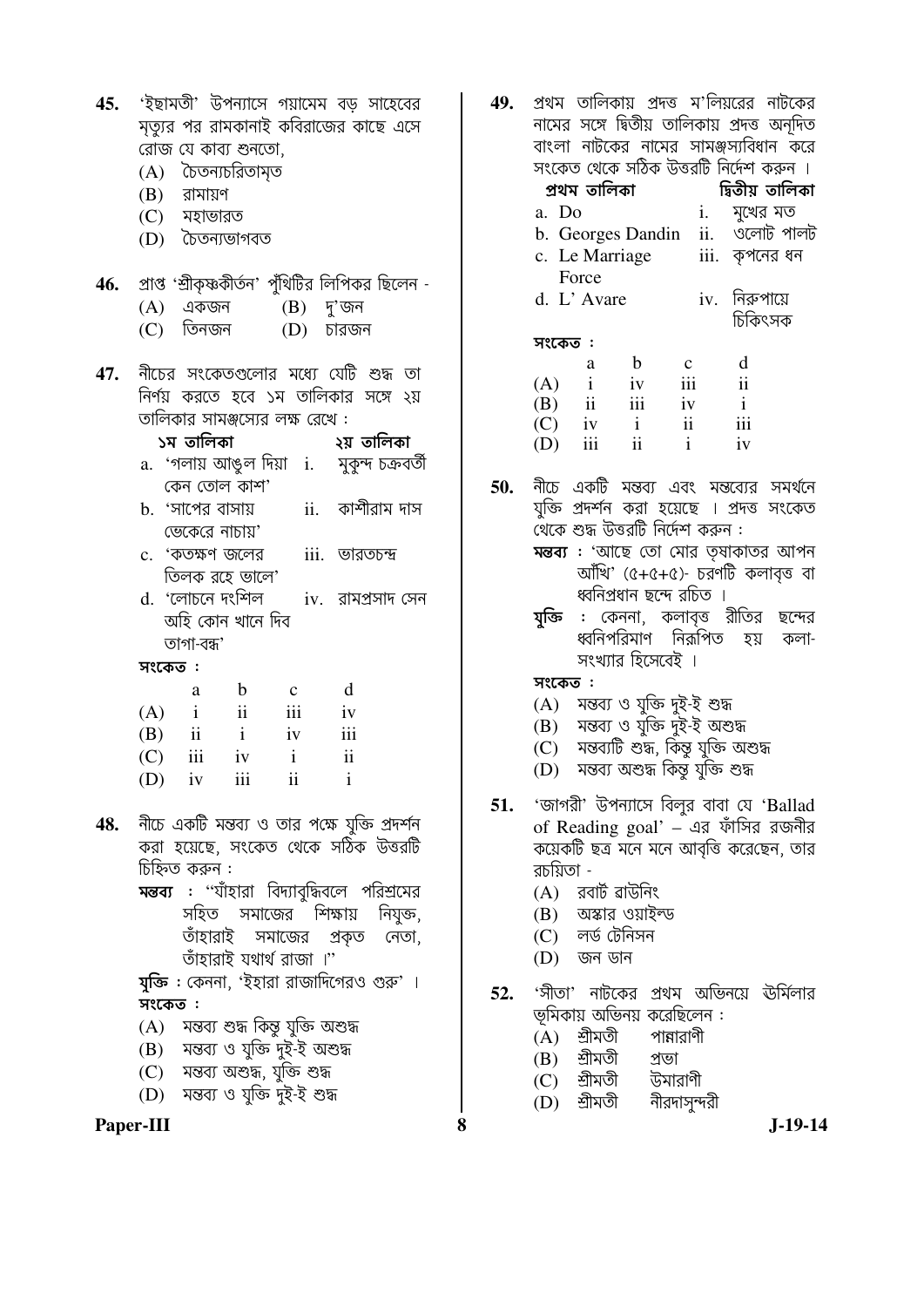| 53. |                |                                                                                           |                            |              | 'শ্রীকৃষ্ণকীর্তন'-এর পুঁথিতে দান খণ্ডের ৬০                      |                                          |
|-----|----------------|-------------------------------------------------------------------------------------------|----------------------------|--------------|-----------------------------------------------------------------|------------------------------------------|
|     |                |                                                                                           | সংখ্যক পদের একটি চরণ হল :- |              |                                                                 |                                          |
|     |                |                                                                                           |                            |              | 'পাঁজী পুথী চিরিবোঁ বাম হাতে' । পরে 'পুথী'                      |                                          |
|     |                |                                                                                           |                            |              | ও 'চিরিবোঁ'-র মধ্যে যে তোলা-পাঠ বসানো                           |                                          |
|     |                | হয়েছে, তা হল                                                                             |                            |              |                                                                 |                                          |
|     |                | (A) আক্ষার                                                                                |                            | $(B)$ যত     |                                                                 |                                          |
|     |                |                                                                                           |                            |              |                                                                 |                                          |
|     | (C) সব         |                                                                                           |                            | (D) তোক্ষার  |                                                                 |                                          |
| 54. |                |                                                                                           |                            |              | ১ম তালিকায় প্রদত্ত ইংরেজি প্রবাদের সঙ্গে                       |                                          |
|     |                |                                                                                           |                            |              | ২য় তালিকায় প্রদত্ত বাংলা প্রবাদের সামঞ্জস্য                   |                                          |
|     |                |                                                                                           |                            |              | বিধানপূর্বক সংকেত থেকে সঠিক উত্তর                               |                                          |
|     |                | নির্দেশ করুন :                                                                            |                            |              |                                                                 |                                          |
|     |                | ১ম তালিকা                                                                                 |                            |              | ২য় তালিকা                                                      |                                          |
|     |                |                                                                                           |                            |              |                                                                 |                                          |
|     |                |                                                                                           |                            |              | a. Carry coals to i. ধুকড়ির ভিতর                               |                                          |
|     |                |                                                                                           |                            |              | New castle a বুকড়ি চাল<br>b. Locking the door ii. বিয়ে ফুরোলে |                                          |
|     |                |                                                                                           |                            |              |                                                                 |                                          |
|     |                |                                                                                           | when the cow is            |              | ছাতনা তলায়                                                     |                                          |
|     | out            |                                                                                           |                            |              | লাথি                                                            |                                          |
|     | $\mathbf{c}$ . |                                                                                           | He is a wolf in            |              | iii. চোর পালালে                                                 |                                          |
|     |                |                                                                                           | sheep's clothing           |              | বুদ্ধি বাড়ে                                                    |                                          |
|     |                |                                                                                           |                            |              |                                                                 | d. When the sea is iv. कामात वार्षि छूँह |
|     |                |                                                                                           | crossed. the saint         |              | বেচতে যাওয়া                                                    |                                          |
|     |                | is generally                                                                              |                            |              |                                                                 |                                          |
|     |                | forgotton.                                                                                |                            |              |                                                                 |                                          |
|     | সংকেত:         |                                                                                           |                            |              |                                                                 |                                          |
|     |                | a                                                                                         | $\mathbf b$                | $\mathbf{C}$ | d                                                               |                                          |
|     |                | $(A)$ iv iii                                                                              |                            | $\mathbf{i}$ | $\mathbf{ii}$                                                   |                                          |
|     |                | $\overrightarrow{B}$ $\overrightarrow{iii}$<br>$\overrightarrow{C}$ $\overrightarrow{ii}$ | $\mathbf{i}$               | iv           | $\ddot{\rm{11}}$                                                |                                          |
|     |                |                                                                                           | iv                         | $\mathbf{i}$ | iii                                                             |                                          |
|     |                | $(D)$ ii                                                                                  | iii<br>iv                  |              | $\mathbf{i}$                                                    |                                          |
|     |                |                                                                                           |                            |              |                                                                 |                                          |
| 55. |                |                                                                                           |                            |              | নীচের মন্তব্যগুলোতে শুদ্ধ অশুদ্ধ দুই-ই                          |                                          |
|     |                |                                                                                           |                            |              | আছে । প্রদত্ত সংকেত থেকে সঠিক উত্তর                             |                                          |
|     |                | নির্দেশ করুন :                                                                            |                            |              |                                                                 |                                          |
|     | a.             |                                                                                           |                            |              | পুরাণের প্রেরণা থেকেই  মঙ্গলকাব্যের                             |                                          |
|     |                | জন্ম ।                                                                                    |                            |              |                                                                 |                                          |
|     | b.             |                                                                                           |                            |              | পুরাণের মতোই মঙ্গলকাব্য একাধারে                                 |                                          |
|     |                |                                                                                           | স্মৃতিশাস্ত্র ও দর্শন      |              |                                                                 |                                          |
|     | c.             |                                                                                           |                            |              | পুরাণের তুলনায় মঙ্গলকাব্যে উচ্চাঙ্গের                          |                                          |
|     |                |                                                                                           |                            |              | নাটকীয় দ্বন্দ্ব প্রকাশের সুযোগ আছে ।                           |                                          |
|     | d.             |                                                                                           |                            |              |                                                                 | পুরাণের মতোই মঙ্গলকাব্যেও বিরোধের        |
|     |                |                                                                                           |                            |              | মধ্যে দিয়ে আত্মপ্রতিষ্ঠা করতে হয় ।                            |                                          |
|     | সংকেত:         |                                                                                           |                            |              |                                                                 |                                          |
|     |                | a                                                                                         | $\mathbf b$                | $\mathbf{c}$ | d                                                               |                                          |
|     |                |                                                                                           | (A) শুদ্ধ শুদ্ধ            |              | অশুদ্ধ অশুদ্ধ                                                   |                                          |
|     |                |                                                                                           |                            |              |                                                                 |                                          |
|     |                |                                                                                           | (B) শুদ্ধ অশুদ্ধ           |              | শুদ্ধ অশুদ্ধ<br>(C) অশুদ্ধ শুদ্ধ অশুদ্ধ শুদ্ধ                   |                                          |
|     |                |                                                                                           |                            |              | (D) বাশেদ্ধ বাশেদ্ধ শেদ্ধ শেদ                                   |                                          |
|     |                |                                                                                           |                            |              |                                                                 |                                          |

 $J-19-14$ 

- 56. দীপ্তি ত্রিপাঠীর মতে, জীবনানন্দের যে কবিতাটি ইয়েটস্ এর 'The falling of the leaves' কবিতাটি স্মরণ করায়, সেটি হল :
	- $(A)$  কুড়ি বছর পরে
	- (B) মৃত্যুর আগে
	- (C) হাওয়ার রাত
	- (D) অবসরের গান
- 57. সত্যেন্দ্রনাথ দত্তের 'বিদ্যুৎ-বিলাস' কবিতাটিতে যে সংস্কৃত ছন্দ গ্ৰহণ করেছেন -
	- $(A)$  পঞ্চচামর
	- (B) তোটক
	- $(C)$  শাৰ্দুলবিক্ৰীড়িত
	- (D) তৃণক
- 58. 'পল্লীসমাজ' উপন্যাসে বেণী ঘোষালের সঙ্গে যে বিধবা বধুর অবৈধ সম্পর্ক ছিল -
	- $(A)$  সনাতন হাজরার বাড়ির এক বিধবা বধ্
	- (B) ভৈরবের বাড়ির এক বিধবা বধূ
	- (C) গোবিন্দের এক বিধবা ভ্রাতৃবধৃ
	- (D) বাগ্দি পাড়ার এক বিধবা বধূ
- 59. নীচে সংযুক্ত ব্যঞ্জনের বিশেষ রূপান্তর এবং সংশ্লিষ্ট উপভাষার নাম উল্লেখ করা হয়েছে । প্রদত্ত সংকেত থেকে সঠিক উত্তর নির্দেশ করুন :

| ১ম তালিকা |                           |                    |                          | ২য় তালিকা               |    |
|-----------|---------------------------|--------------------|--------------------------|--------------------------|----|
|           | a. স্বৰ্গ > স্পগ <u>্</u> |                    |                          | $i.$ প্রাচ্য-মধ্যা       |    |
|           |                           | $b.$ আত্মা $>$ আৎপ |                          | ii. উত্তর-পশ্চিমা        |    |
|           | c. স্বৰ্গ > স্বগ          |                    | iii. 21571               |                          |    |
|           | d. তম্মাৎ > তুক           |                    |                          | $iv.$ দক্ষিণ-পশ্চিমা     |    |
| সংকেত:    |                           |                    |                          |                          |    |
|           |                           | a b                | $\overline{c}$           | $\mathbf d$              |    |
|           |                           | $(A)$ iii i iv ii  |                          |                          |    |
|           | $(B)$ iii iv              |                    | $\overline{\mathbf{ii}}$ | $\mathbf{i}$             |    |
|           | $(C)$ iv iii              |                    | $\mathbf{i}$             | $\overline{\mathbf{ii}}$ |    |
|           | $(D)$ ii iv               |                    | $\mathbf{i}$             | iii                      |    |
|           |                           |                    |                          | ∽                        | т. |

 $\boldsymbol{9}$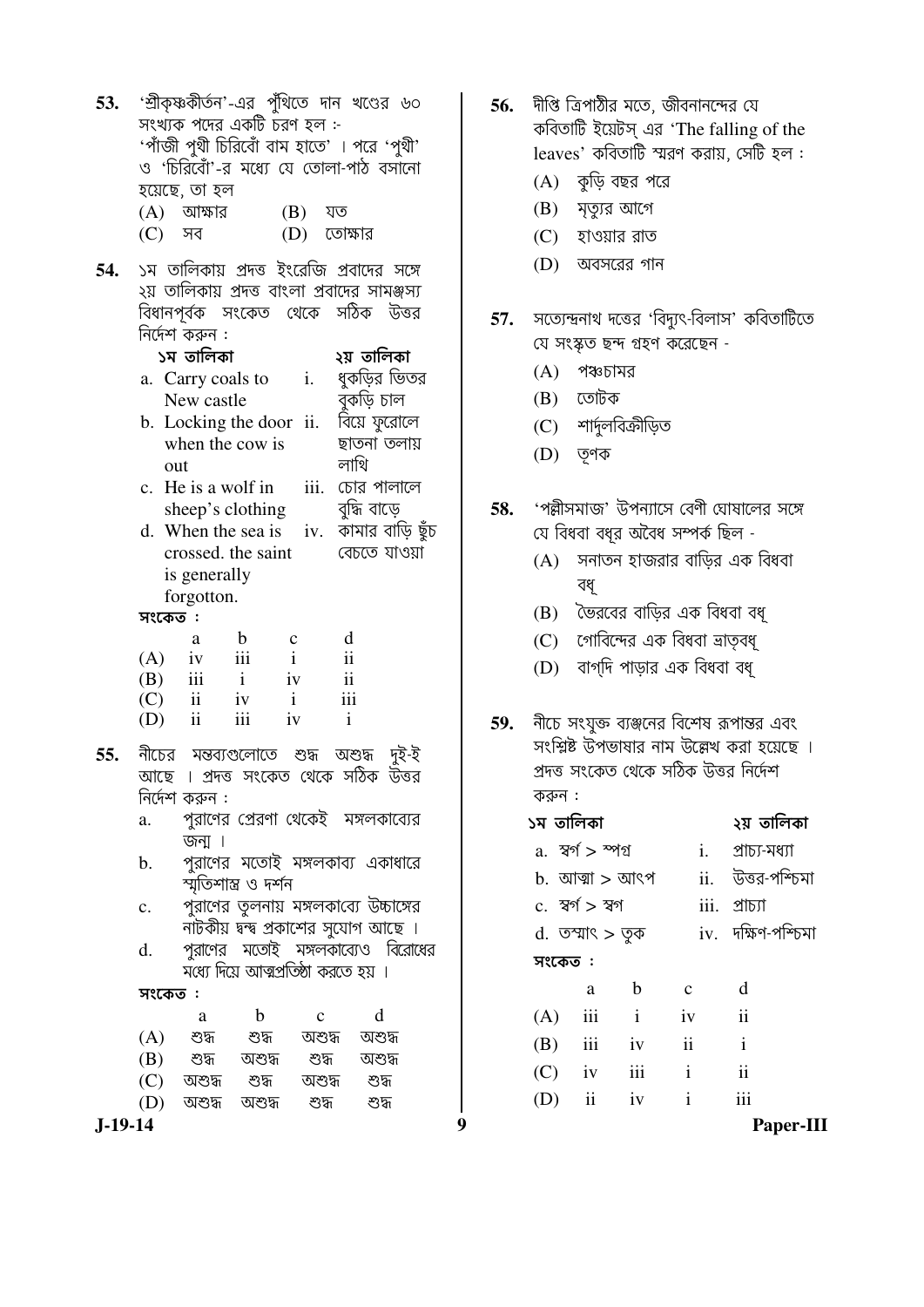- 60. রবীন্দ্রনাথ লিখিত 'প্রাচীন পুঁথি উদ্ধার' প্ৰবন্ধটি প্ৰথম প্ৰকাশিত হয় -
	- (A) তত্ববোধিনী পত্রিকায়
	- (B) সাধনা পত্রিকায়
	- (C) ভারতী পত্রিকায়
	- (D) নব পর্যায় বঙ্গদর্শন পত্রিকায়
- 'নিরানব্বইয়ের ধাক্কা' প্রবাদে যে দুটি চরিত্র 61. রয়েছে
	- (A) ফকির ও রাজা
	- (B) ছতোর ও সবর্ণবণিক
	- (C) ছতোর ও কর্মকার
	- (D) সুবর্ণবণিক ও ফকির
- সংস্কত দশ্যকাব্যের অনুকরণে নাটককে 62. 'দর্শনকাব্য' বলা হয়েছে যে বাংলা নাটকে
	- (A) কুলীনকুলসৰ্বস্ব
	- (B) ধর্মবিজয়
	- (C) কৃষ্ণকুমারী
	- $(D)$  শৰ্মিষ্ঠা
- প্রথম তালিকায় প্রদত্ত নাট্যকারের নামের সঙ্গে 63. দ্বিতীয় তালিকায় প্রদত্ত ম'লিয়ারের অনূদিত নাটকের সামঞ্জস্য-বিধান করে প্রদত্ত সংকেত থেকে সঠিক উত্তর নির্দেশ করুন :

|     | প্ৰথম তালিকা     |               |                     |                | দ্বিতীয় তালিকা                      |
|-----|------------------|---------------|---------------------|----------------|--------------------------------------|
|     | a. শওকত ওসমান    |               |                     | $\mathbf{i}$ . | দরবেশ                                |
|     | b. আরদান রশিদ    |               |                     |                | ii. সেলিনা                           |
|     | c. মীজানুর রহমান |               |                     |                | iii. কাকাতুয়া                       |
|     |                  |               |                     |                | d. দাশরথি মুখোপাধ্যায় iv. ভূত্য-যোগ |
|     | সংকেত :          |               |                     |                |                                      |
|     | a                | b             | $\mathbf c$         |                | d                                    |
| (A) | iii              | $\mathbf{ii}$ | $\mathbf{i}$        |                | iv                                   |
|     | $(B)$ i          | iii           | $\ddot{\mathbf{i}}$ |                | iv                                   |
|     | $(C)$ iv         | $\mathbf{i}$  | iii                 |                | $\mathbf{ii}$                        |
| (D) | $\mathbf{ii}$    | $\mathbf{i}$  | iv                  |                | iii                                  |
|     |                  |               |                     |                |                                      |

- সত্যেন্দ্রনাথের 'ছন্দসরস্বতী' **64.** যে-পত্রিকায় প্রবন্ধটি (বৈশাখ, ১৩২৫) প্রকাশিত হয়,
	- $(A)$  বিচিত্রা  $(B)$  ভারতী  $(C)$  সবুজপত্ৰ (D) প্ৰবাসী
- Paper-III
- 'পঞ্চদশ' শব্দটি ধ্বনিপরিবর্তনের যে সত্র-65. অনুসারে 'পনেরো' হয়েছে, তা নির্দেশ করুন:  $(A)$  সঙ্কচন (B) রকারীভবন
	- (C) অন্ধপ্রাণিত (D) সকারীভবন
- নীচের মন্তব্যগুলোর মধ্যে শুদ্ধ ও অশুদ্ধ দুই-66. ই আছে । প্ৰদত্ত সংকেত থেকে শুদ্ধ উত্তরটি নির্দেশ করুন :
	- বাচ্যবাচকের স্বরূপজ্ঞানেই কাব্যার্থের  $\mathbf{a}$ . প্রতীতি জন্মে ।
	- বীররস থেকে অদ্ভুতরসের উৎপত্তি ।  $\mathbf b$ .
	- চিত্রকাব্যও কাব্যই, কেননা তাতে রস  $c.$ আছে ।
	- রমণীয় অর্থ যে শব্দদ্বারা প্রতিপন্ন হয়, তা-ই  $d_{-}$ কাব্য ।

### সংকেত:

|     | а      | h      | с      | d      |
|-----|--------|--------|--------|--------|
| (A) | শুদ্ধ  | অশুদ্ধ | শুদ্ধ  | অশুদ্ধ |
| (B) | অশুদ্ধ | শেস    | অশুদ্ধ | শেস    |
| (C) | শেস    | শুদ্ধ  | অশুদ্ধ | অশুদ্ধ |
| (D) | অশুদ্ধ | ৩াশীস  | শুদ্ধ  | শুদ্ধ  |

- 67. প্রাচীন পুঁথির পুষ্পিকা অংশটি লেখেন :
	- (A) স্বয়ং কবি
	- (B) কবির পৃষ্ঠপোষক
	- $(C)$  লিপিকর
	- (D) পুঁথির গায়েন
- 68. নীচের মন্তব্যগুলোর মধ্যে শুদ্ধ ও অশুদ্ধ দুই-ই আছে, প্ৰদত্ত সংকেত থেকে সঠিক উত্তর লিখুন :
	- 'মৰ্শীদ' শব্দটির অৰ্থ হল গুরু । তাই  $\overline{a}$ . যে গানে গুরুর প্রশংসা থাকে তাকে মুর্শীদ্যা গান বলে ।
	- মুৰ্শীদ্যা  $\mathbf{b}$ . গানের প্রচলন শুধুমাত্র চট্টগ্রামে ।
	- 'সাধনা' পত্রিকায় জসীমউদ্দিন  $c.$ মুর্শীদ্দ্যা গান নিয়ে প্রবন্ধ লিখেছিলেন ।
	- শাহলাল সারিন্দা যোগে মর্শীদ্দ্যা গান  $\mathbf{d}$ . কবতেন।

সংকেত:

|     | a      | h     | с      | d      |
|-----|--------|-------|--------|--------|
| (A) | অশুদ্ধ | শুদ্ধ | শুদ্ধ  | অশুদ্ধ |
| (B) | শুদ্ধ  | অশুদ  | অশুদ্ধ | শুদ্ধ  |
| (C) | শেস    | শুদ্ধ | অশুদ্ধ | অশুদ্ধ |
| (D) | অশুদ্ধ | অশুদ  | শেস    | শুদ্ধ  |

10

 $J-19-14$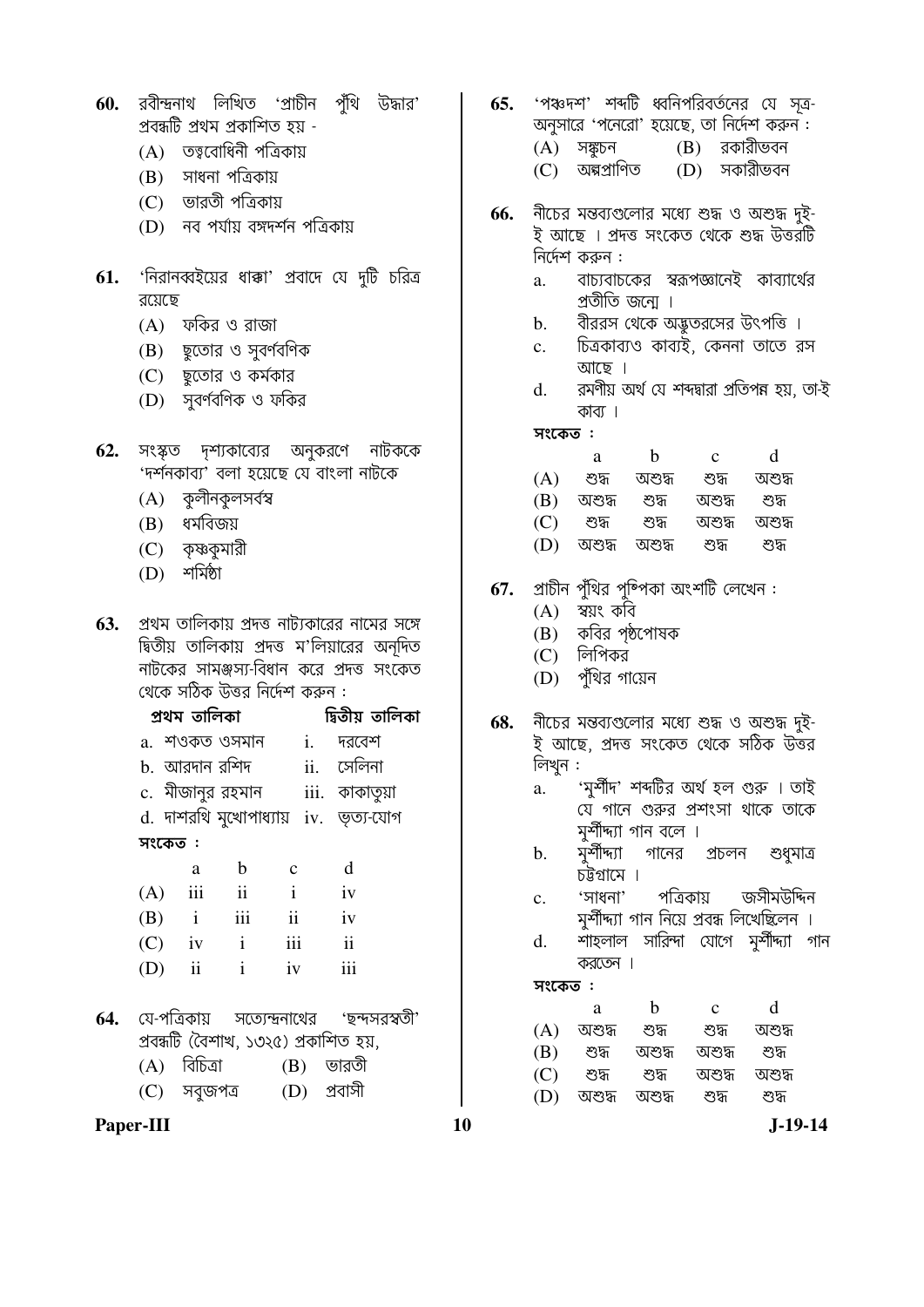- 69. নীচের মন্তব্যগুলোতে শুদ্ধ অশুদ্ধ দই-ই আছে, প্রদত্ত সংকেত থেকে সঠিক উত্তর নির্দেশ করুন :
	- মধর রসে নায়ক-সহায় পাঁচ প্রকার  $\mathbf{a}$ .
	- রতির প্রাদুর্ভাবের কারণ শব্দ-স্পর্শ-রূপ- $<sub>b</sub>$ .</sub> রস-গন্ধভেঁদে পাঁচ প্রকার
	- মধুর রস বিপ্রলম্ভ, সম্ভোগ ও শঙ্গার  $\mathbf{c}$ . ভেঁদে ত্ৰিবিধ
	- উজ্জ্বলনীলমণি অনুযায়ী অভিসার মোট  $\mathbf{d}$ . আট প্রকার

সংকেত:

- a  $\mathbf b$  $\mathbf{c}$  $\mathrm{d}% \left\vert \mathbf{r}_{i}\right\rangle =\mathrm{d}\left\vert \mathbf{r}_{i}\right\rangle$
- $(A)$ শুদ্ধ অশুদ্ধ শুদ্ধ অশুদ্ধ
- $(B)$  অশুদ্ধ শুদ্ধ অশুদ্ধ শুদ্ধ
- $(C)$  অশুদ্ধ অশুদ্ধ শুদ্ধ শুদ্ধ
- $(D)$ অশুদ্ধ শুদ্ধ শুদ্ধ অশুদ্ধ
- রবীন্দ্রনাথ ফরাসি ম'লিয়রের নাট্যকার 70. ত্রিশতবর্ষ উদ্যাপন উপলক্ষ্যে শান্তিনিকেতনে ভাষণ দেন :
	- (A) ১৯২২-এর ১৭ ফেব্রুয়ারি
	- (B) ১৯২২-এর ১৪ ফেব্রুয়ারি
	- (C) ১৯২২-এর ২৬ ফেব্রুয়ারি
	- (D) ১৯২২-এর ২৫ ফেব্রুয়ারি
- ১ম তালিকার সঙ্গে ২য় তালিকার সামঞ্জস্য-71. বিধান করে সংকেত অবলম্বনে সঠিক উত্তর নির্দেশ করুন :

|              | ১ম তালিকা               |              |                  | ২য় তালিকা               |
|--------------|-------------------------|--------------|------------------|--------------------------|
|              | a. কৃষ্ণকুমারী          |              | i.               | ধরণী পূত চরণ-            |
|              |                         |              |                  | পরশে                     |
|              | h. কারাগার              |              |                  | ii. চোখেতে ঘুম ঘুম       |
|              |                         |              |                  | পায়েলা রুমঝুম           |
| c. গীতা      |                         |              |                  | iii.  শুনিয়ে সোহন মুরলী |
|              |                         |              |                  | গান ।                    |
| d. দেবীগৰ্জন |                         |              |                  | iv.  আমি এক মধুর         |
|              |                         |              |                  | প্ৰাতে                   |
| সংকেত :      |                         |              |                  |                          |
|              | a                       | b            | $\mathbf c$      | d                        |
| (A)          | $\overline{\mathbf{i}}$ | iii          | iv               | $\mathbf{i}$             |
| (B)          | iii                     | iv           | $\mathbf{i}$     | $\mathbf{ii}$            |
| $(C)$ iv     |                         | $\mathbf{i}$ | $\ddot{\rm{11}}$ | iii                      |
| (D)          | $\overline{\mathbf{u}}$ | iv           | iii              | $\mathbf{i}$             |

- 'আনন্দমঠ' উপন্যাসের 'বঙ্গদর্শন পত্রিকার 72. 'পাঠ' এ 'অজয়নদী' শেষ সংস্করণে পরিবর্তিত হয়ে শুধু 'নদী' হয়েছে, কিন্তু এই সংস্করণের সে একটিমাত্র পরিচ্ছেদে 'অজয়' রয়ে গেছে, তা হল :
	- $(A)$  তৃতীয় খণ্ডের দ্বাদশ পরিচ্ছেদে
	- (B) তৃতীয় খণ্ডের শেষ পরিচ্ছেদে
	- $(C)$  তৃতীয় খণ্ডের অষ্টম পরিচ্ছেদে
	- (D) তৃতীয় খণ্ডের নবম পরিচ্ছেদে
- 'মেঘদৃত' শিরোনামে রবীন্দ্রনাথের লেখা আছে -73.
	- $(A)$   $\P$ <sup> $\frac{1}{2}$ </sup>  $(B)$  তিনটি  $(D)$  পাঁচটি  $(C)$  চারটি

#### 74. মর্শীদ্যা গানের সঙ্গে বাদ্যযন্ত্র হিসাবে বাজানো হয় -

- $(A)$  বাঁশি
- (B) একতারা
- $(C)$  সারিন্দা
- (D) ঢোলক
- পদত্ত তথাগুলির মধ্যে শুদ্ধ-অশুদ্ধ নির্ণয় করে 75. সংকেত থেকে সঠিক উত্তরটি নির্দেশ করুন :
	- বঙ্গদর্শনে শান্তি ও কাপ্তেন টমাসের  $\mathbf{a}$ . কথোপকথন পরিষ্কার বাংলায়
	- বঙ্গদর্শনে শান্তির অতীত জীবনের  $\mathbf{b}$ . ছবিটি সুস্পষ্ট
	- বঙ্গদর্শনে পরীক্ষোত্তীর্ণ সন্তানের, সংখ্যা  $\mathbf{c}$ . দুইজন
	- বঙ্গদর্শনে পরীক্ষোত্তীর্ণ একজন সন্তান  $d_{\cdot}$ ভবানন্দ

সংকেত:

| a                   | h      | $\mathbf c$              | d      |
|---------------------|--------|--------------------------|--------|
| $(A)$ অশুদ্ধ অশুদ্ধ |        | শুদ                      | অশুদ্ধ |
| (B) অশুদ্ধ শুদ্ধ    |        | অশুদ্ধ                   | শুদ    |
| (C) শুদ্ধ           | অশুদ্ধ | অশুদ্ধ                   | অশুদ্ধ |
|                     |        | (D) অশুদ্ধ অশুদ্ধ অশুদ্ধ | শেস    |

 $J-19-14$